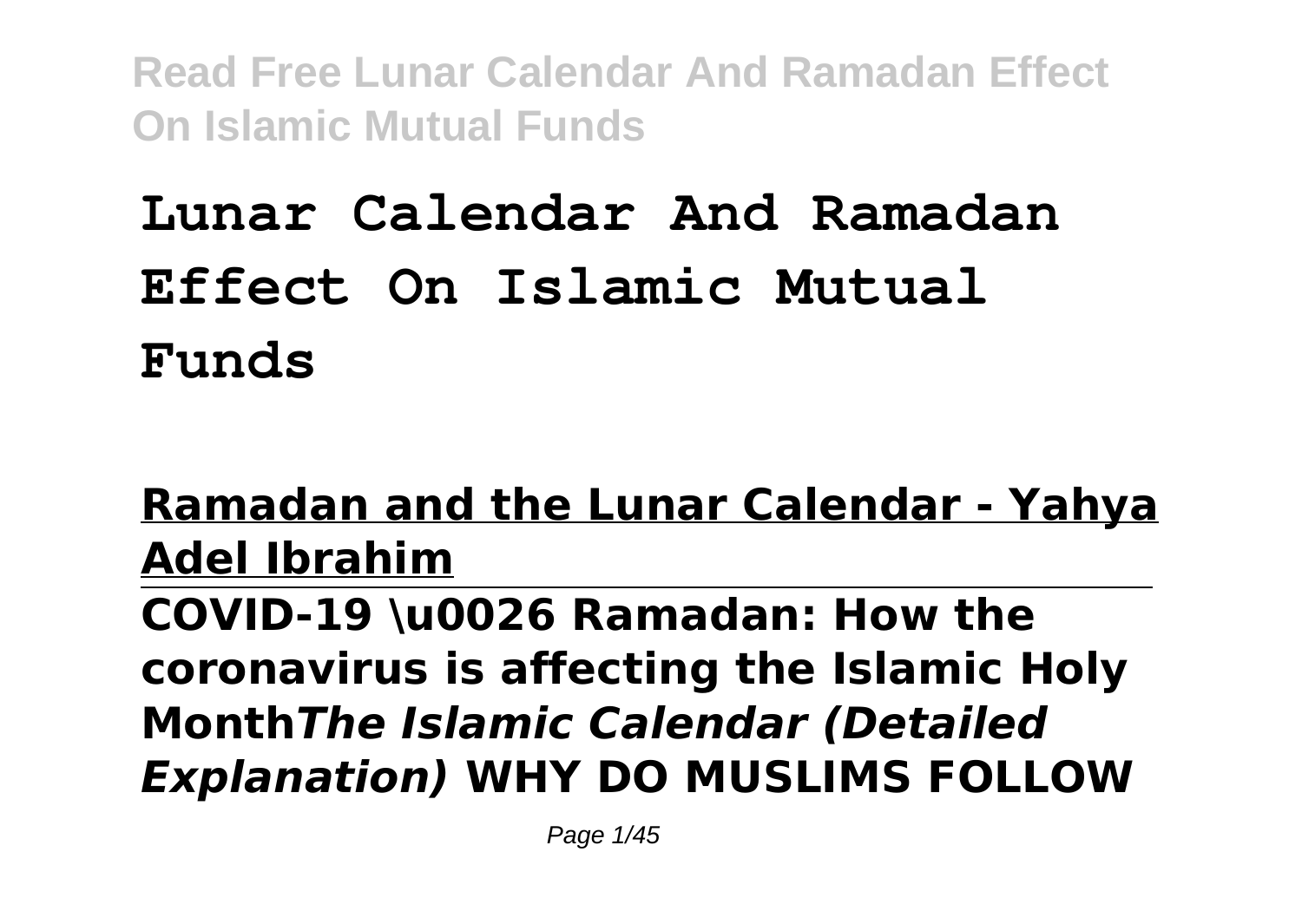### **THE LUNAR CALENDAR INSTEAD OF THE SOLAR CALENDAR? - DR ZAKIR NAIK Secrets of the Moon | Episode 01 | By the light of the Moon** *Ramadan Revealed: Lunar Calendar* **WHAT IS RAMADANHERT RAMADAN MUBARAK EVERY MUSLIM UMMHA**

**Fasting in Ramadan***Non-Muslims in Ramadan | Reactions | 2018 Ramadan Lunar Calendar*

**Yusuf Islam \u0026 Children - Ramadan Moon | I Look, I See 2** Page 2/45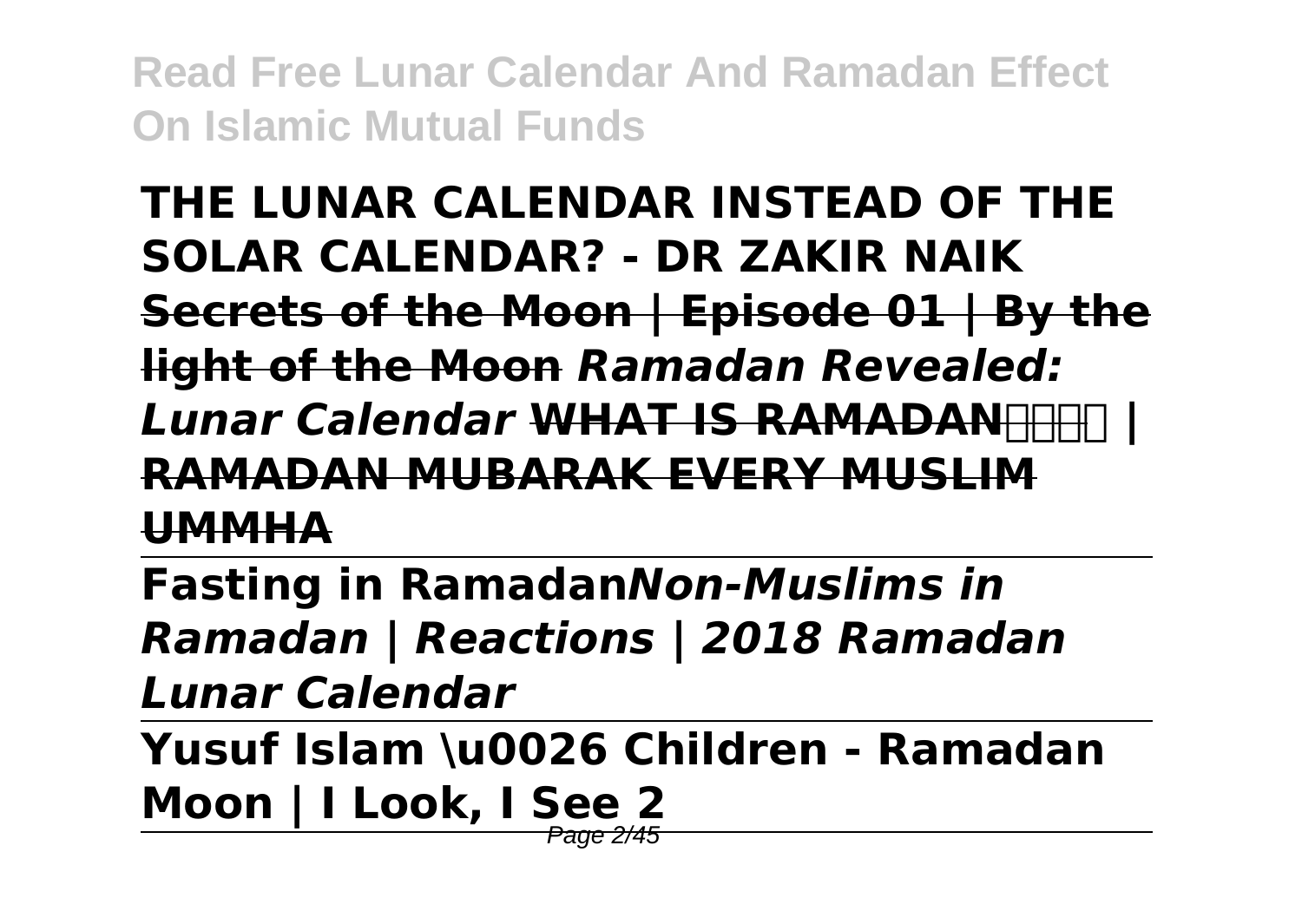**What is Ramadan? The Islamic Holy Month - Behind the News Moon Phases Demonstration Understanding the lunar calendar** *How To Make Your Own Lunar Calendar* **Why Does February Only Have 28 Days? How to make a cool Ramadan advent treat calendar - Crafty kids | CABTV**

**Under the Ramadan Moon2016 calendar The solar calendar vs. The lunar calendar Lunar Cycle Constructing Lunar Calendars | Single and Multiple Moons** Page 3/45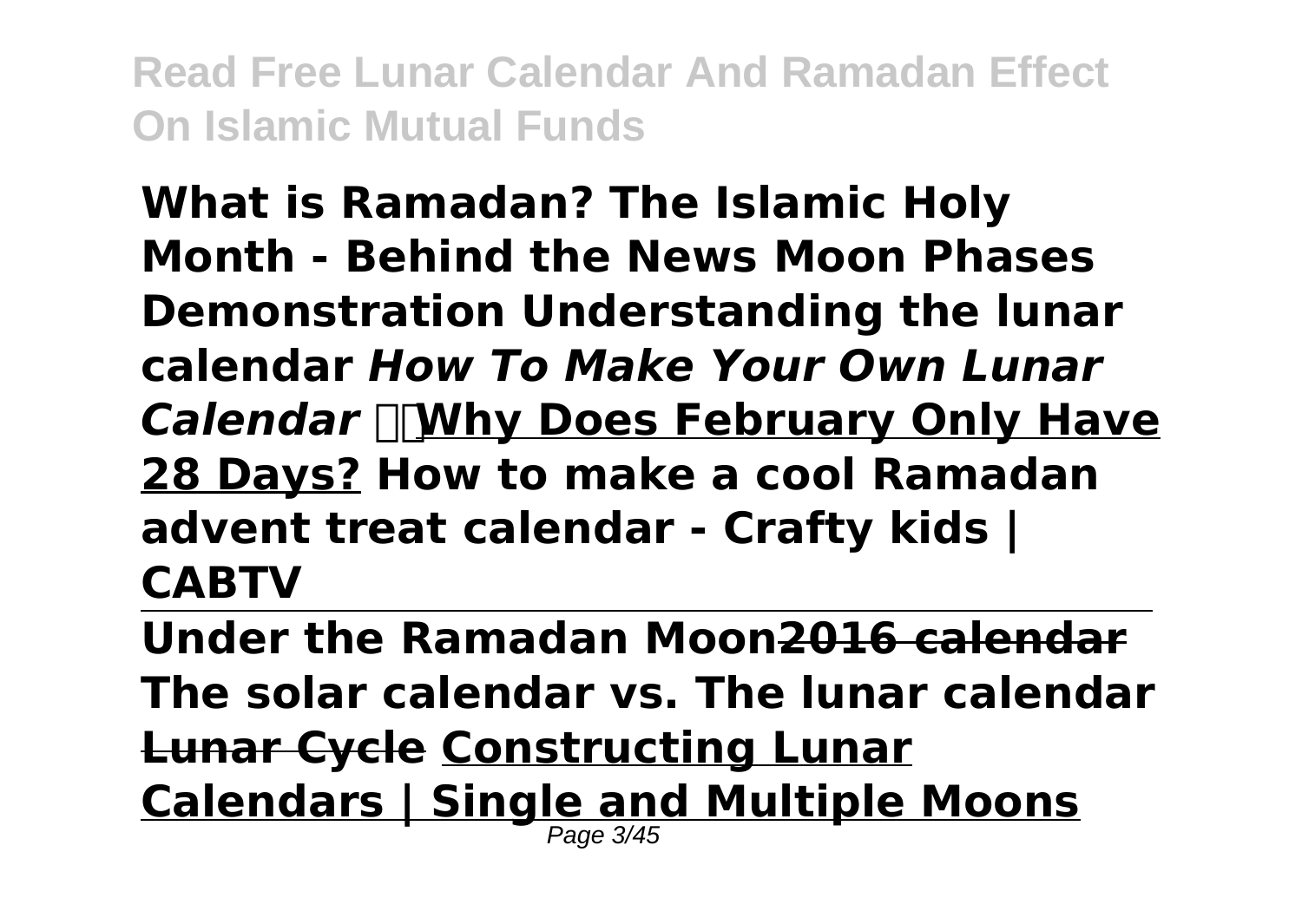**Why Do Muslims Fast?**∏ Ramadan **Rules┇Importance of Ramadan in Quran Understanding the starting date of Ramadan based on Lunar Cycle Calendar What is Ramadan? - Animated Guide Determining The Islamic Lunar Month - Sayed Ahmed Al-Qazwini - Day 14, Ramadan 2015 Ramadan Activites for all Ages/ Books/ Count Down Calendar/Crafts #ramadan Coronavirus and Ramadan: How the Muslim month of fasting will differ this year | Urdu NEWS** Page 4/45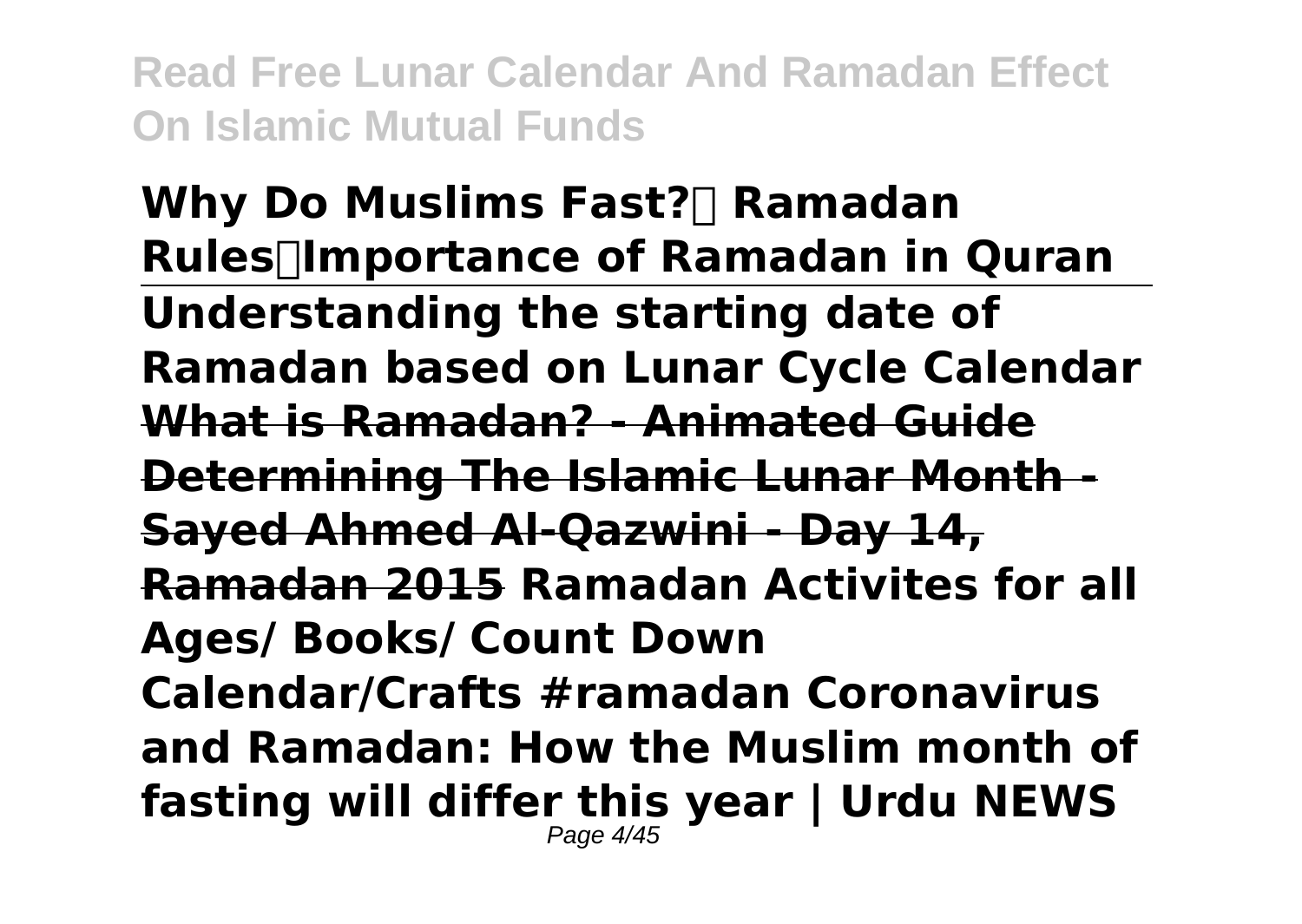**24/7 Muslims break fast on the first day of the holy month of Ramadan Lunar Calendar And Ramadan Effect The fasting month of Ramadan is the ninth lunar month of the Islamic calendar. It is the most important month for Muslims because in which the Qur'an was revealed, and they abstain from food and drink from dawn to sunset to express their gratitude to God. Eating and drinking is permitted only at night, and Muslims typically eat two meals** Page 5/45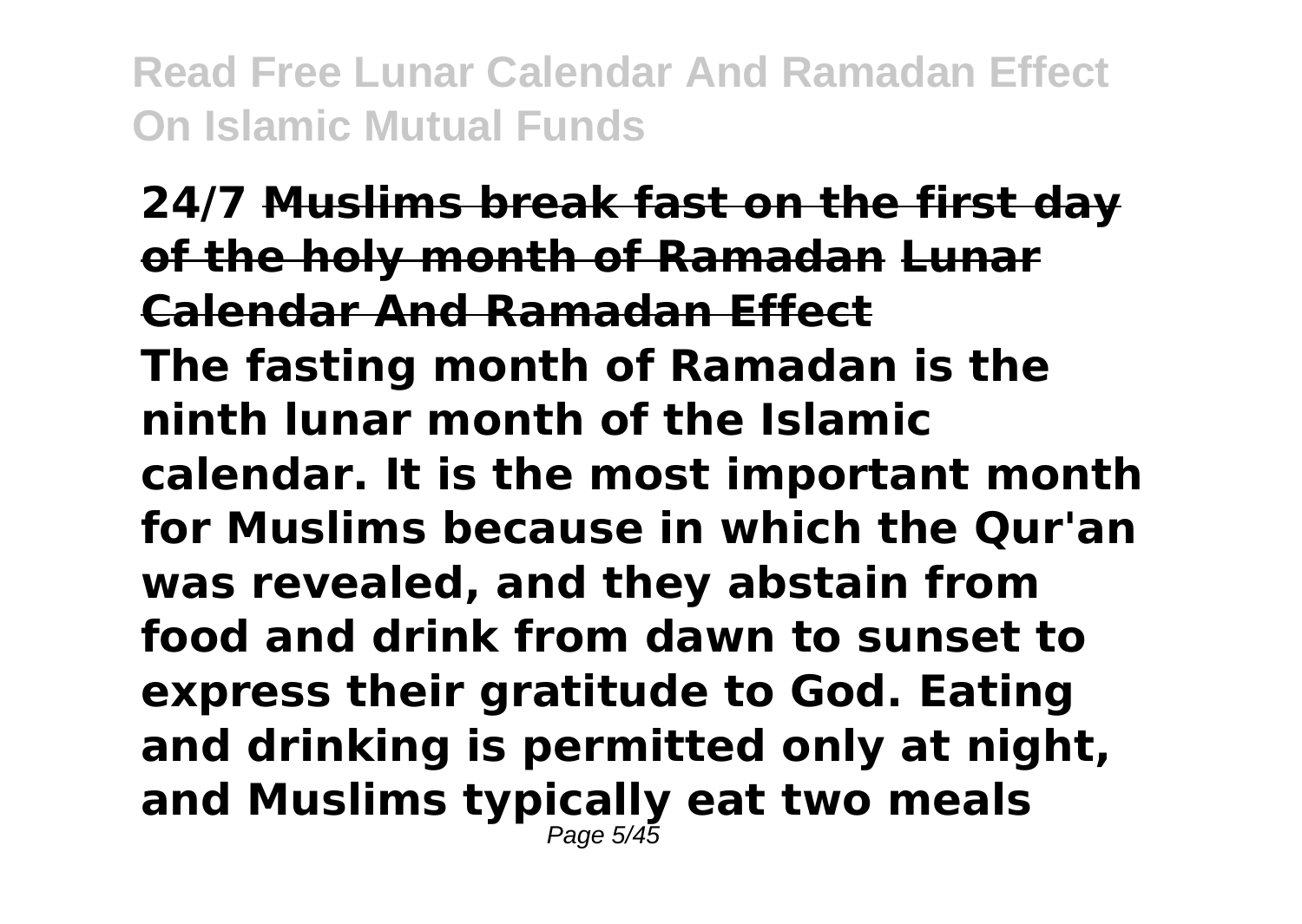### **each day, after sunset and just before dawn.**

### **[Effects of Ramadan fasting on the health of Muslims]**

**Ramadan and the Lunar Calendar. The beginning of the month of Ramadan is marked by the spotting of the crescent (new moon). The moon is considered new when it begins its new cycle around the Earth. The moon goes through phases, starting with new moon, passing through** Page 6/45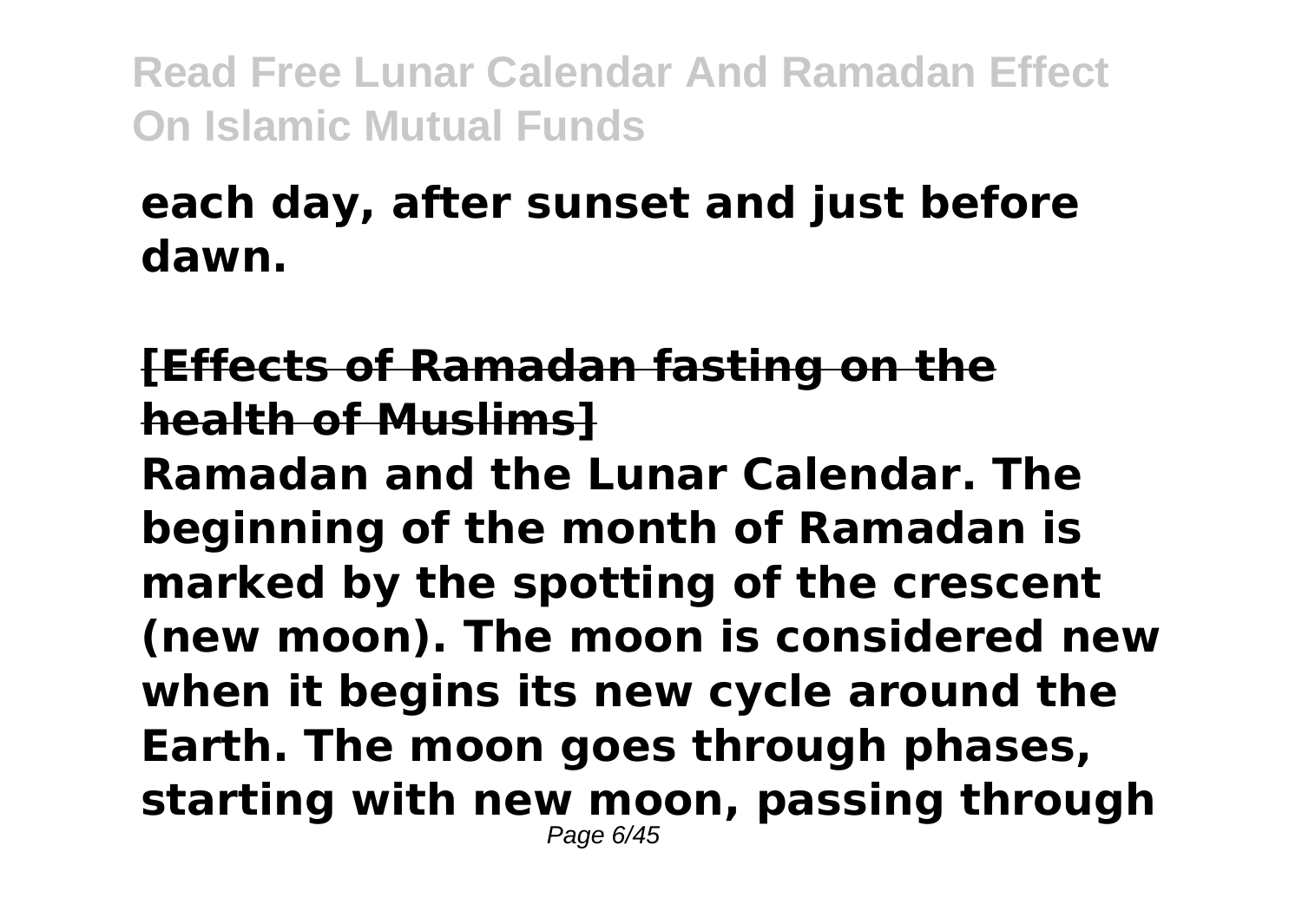### **crescent, half and gibbous moons, to the full moon, and back again. The time ...**

### **Ramadan and the Lunar Calendar | navedz.com**

**Timing. The calendar is a lunar calendar, and months begin when the first crescent of a new moon is sighted. Since the Islamic lunar calendar year is 10 to 11 days shorter than the solar year and contains no intercalation, Ramadan migrates throughout the seasons. The** Page 7/45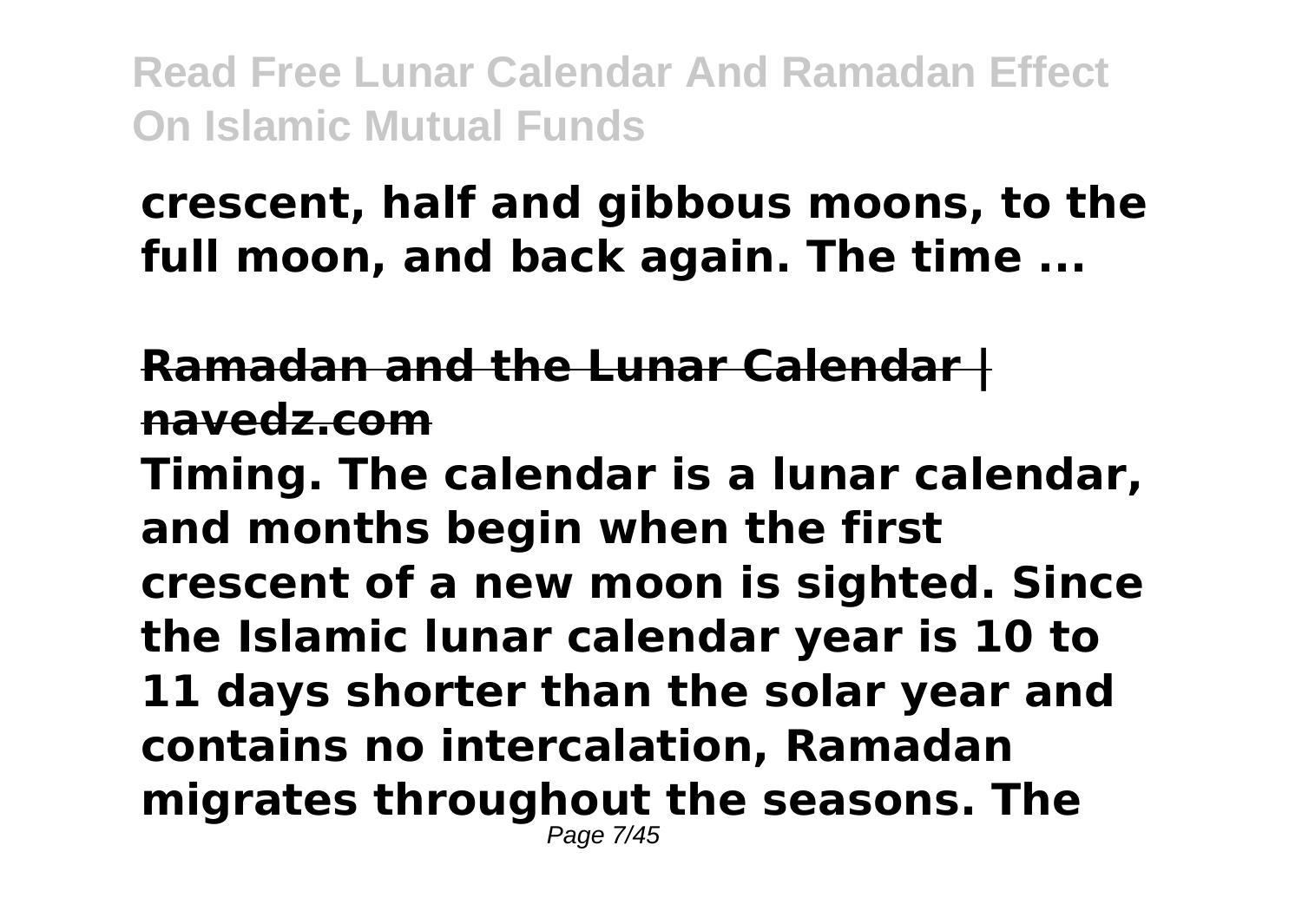# **Islamic day starts after sunset.**

**Ramadan (calendar month) - Wikipedia This work utilizes the logit model to investigate the impact of lunar calendar generally and the holy month of Ramadan, specifically along the net asset values of the mutual fund. This study confirms lower expected growth of net asset value in the month of Ramadan and the other stages of the religious sentiment.**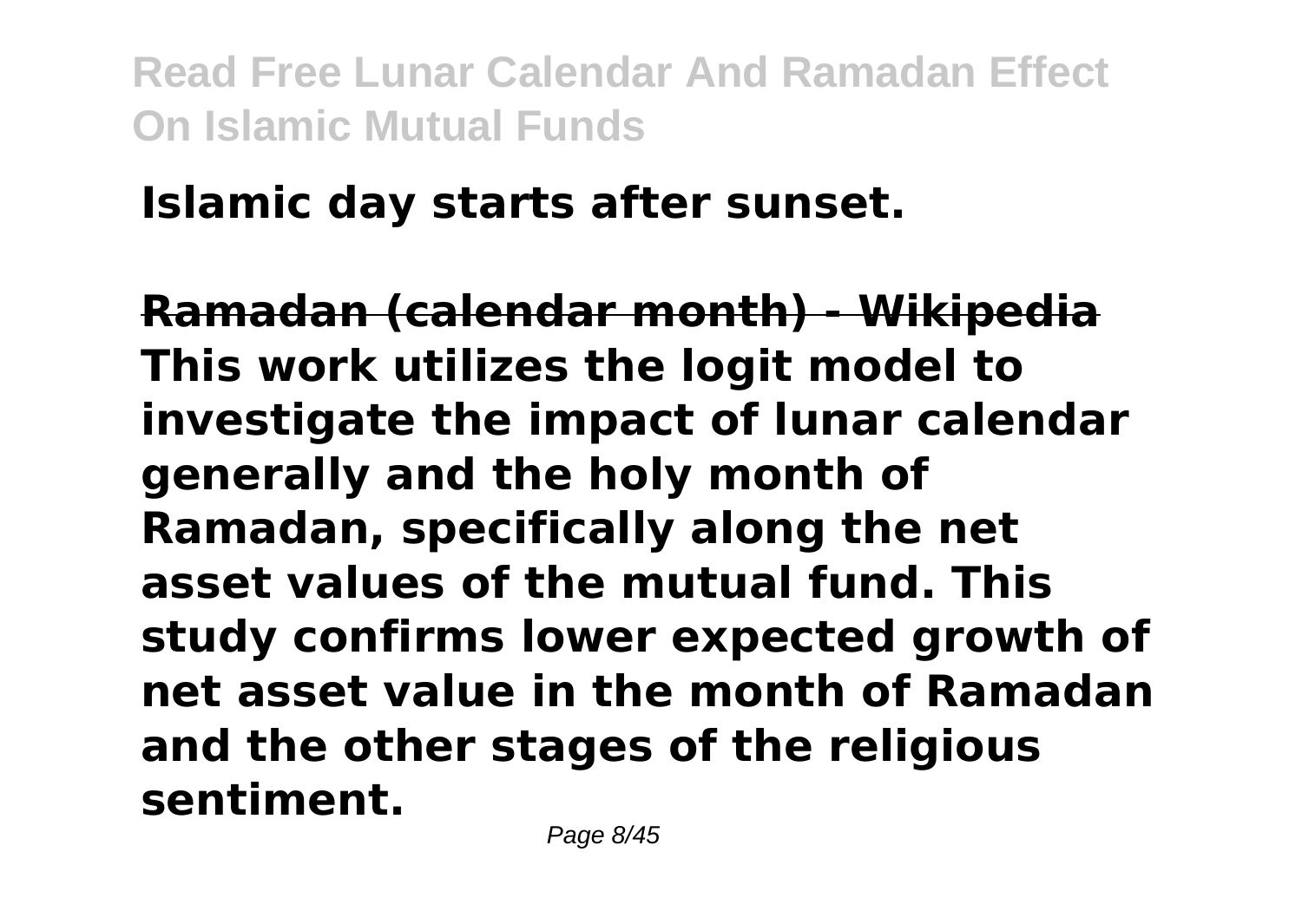### **Lunar Calendar and Ramadan Effect on Islamic Mutual Funds ...**

**The Gregorian calendar is based on the solar year, whereas the Hijri calendar is based on the lunar year. It is for this reason that the beginning of Ramadan every year differs in relation to the Gregorian calendar, and as a result of that it moves through the four seasons.**

**The reason why Ramadan changes every** Page 9/45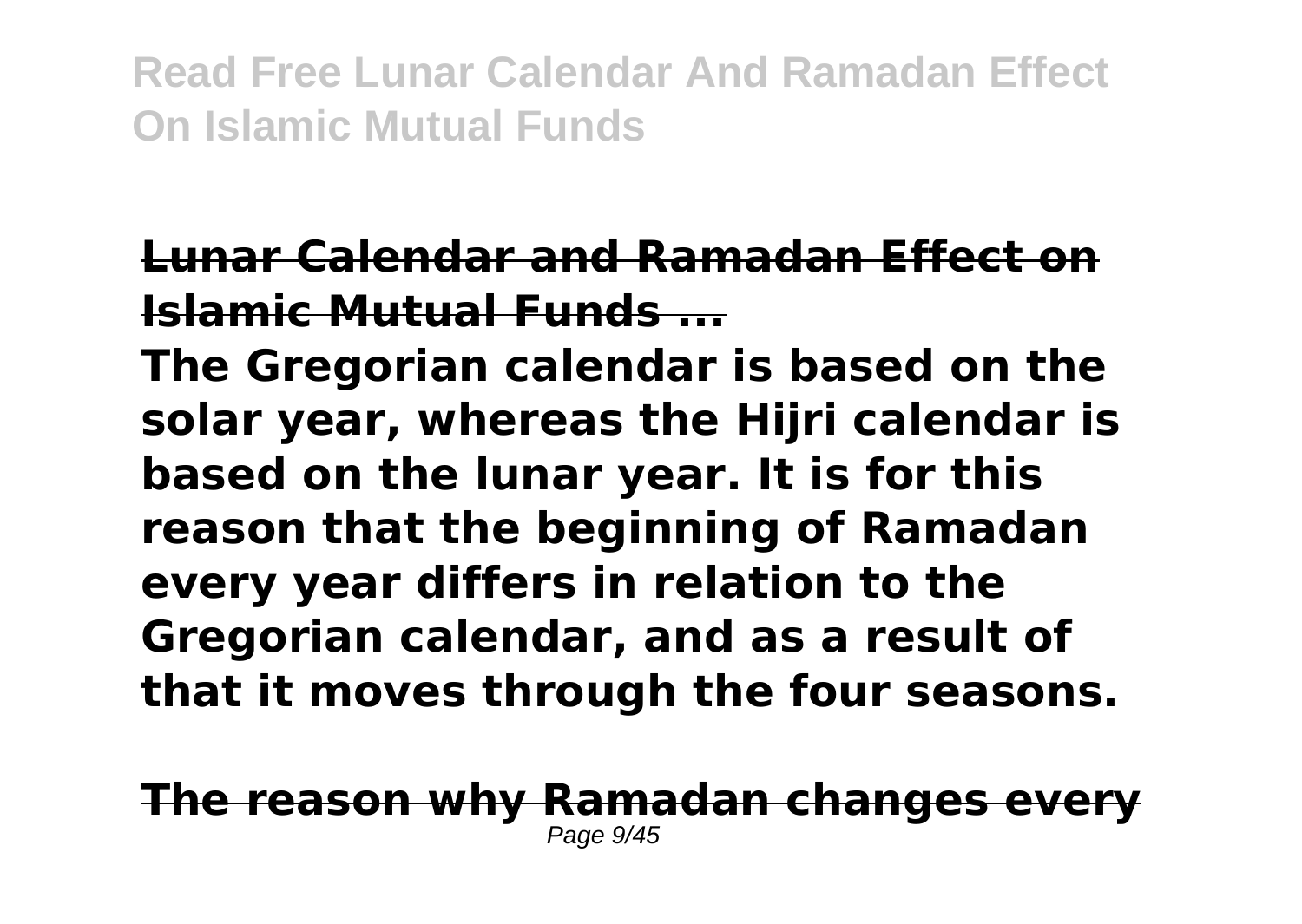#### **year in relation to ... Since Hijra is a lunar calendar, Ramadan occurs at different times in the seasonal year over a 33-year cycle. Fasting during Ramadan is partial because the abstention from food, fluid, tobacco and caffeine is from sunrise to sunset. Several categories of people are exempt or can postpone the Ramadan fast. The effect on health and well being of the month-long intermittent fast and fluid restriction has been studied in various** Page 10/45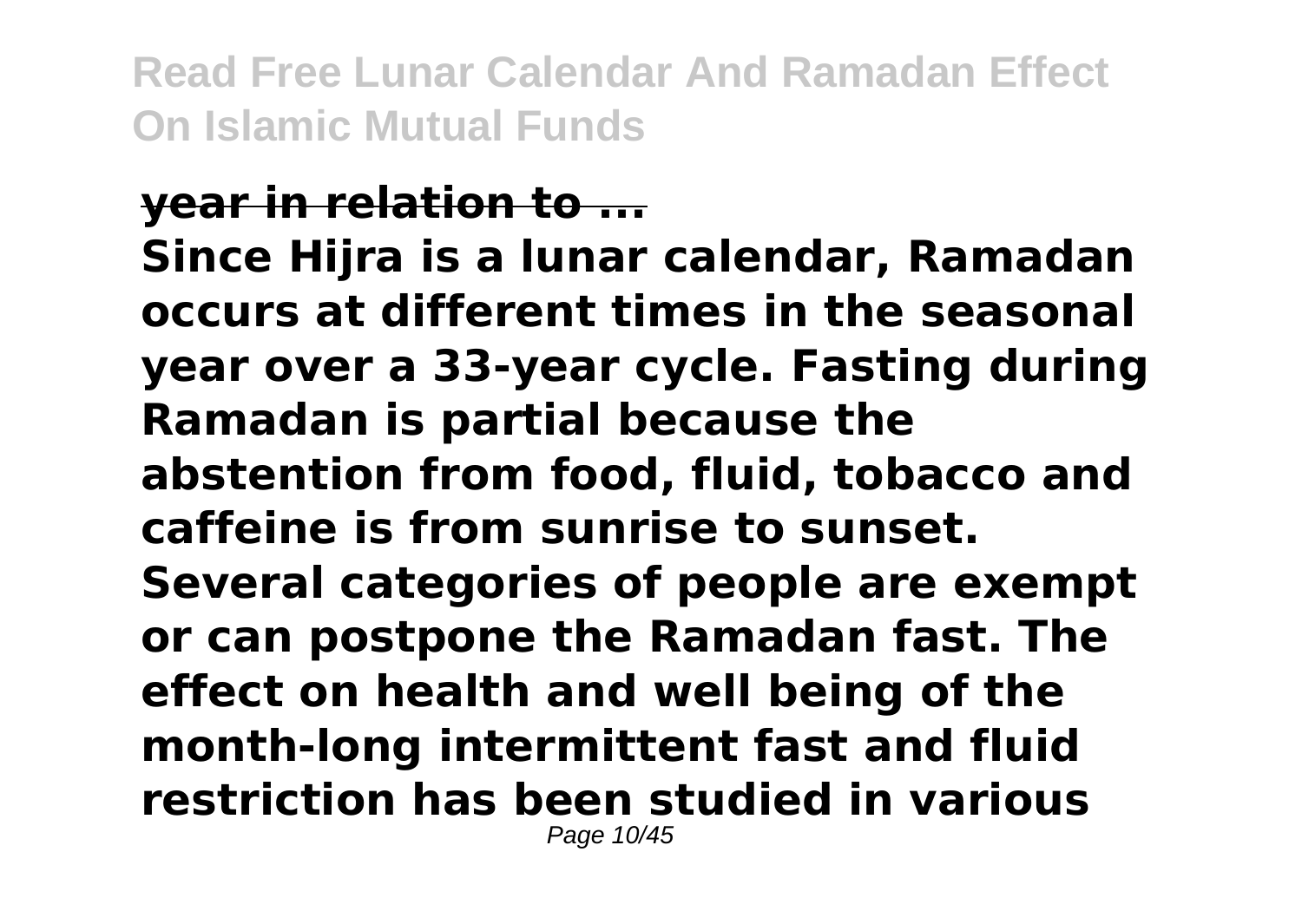### **potentially vulnerable groups in addition to normal healthy ...**

**Effects on health of fluid restriction during fasting in ... The holiday of Eid al-Fitr (Arabic:ديع رطفلا(, which marks the end of Ramadan and the beginning of Shawwal, the next lunar month, is declared after a crescent new moon has been sighted or after completion of thirty days of fasting if no sighting of the moon is possible.** Page 11/45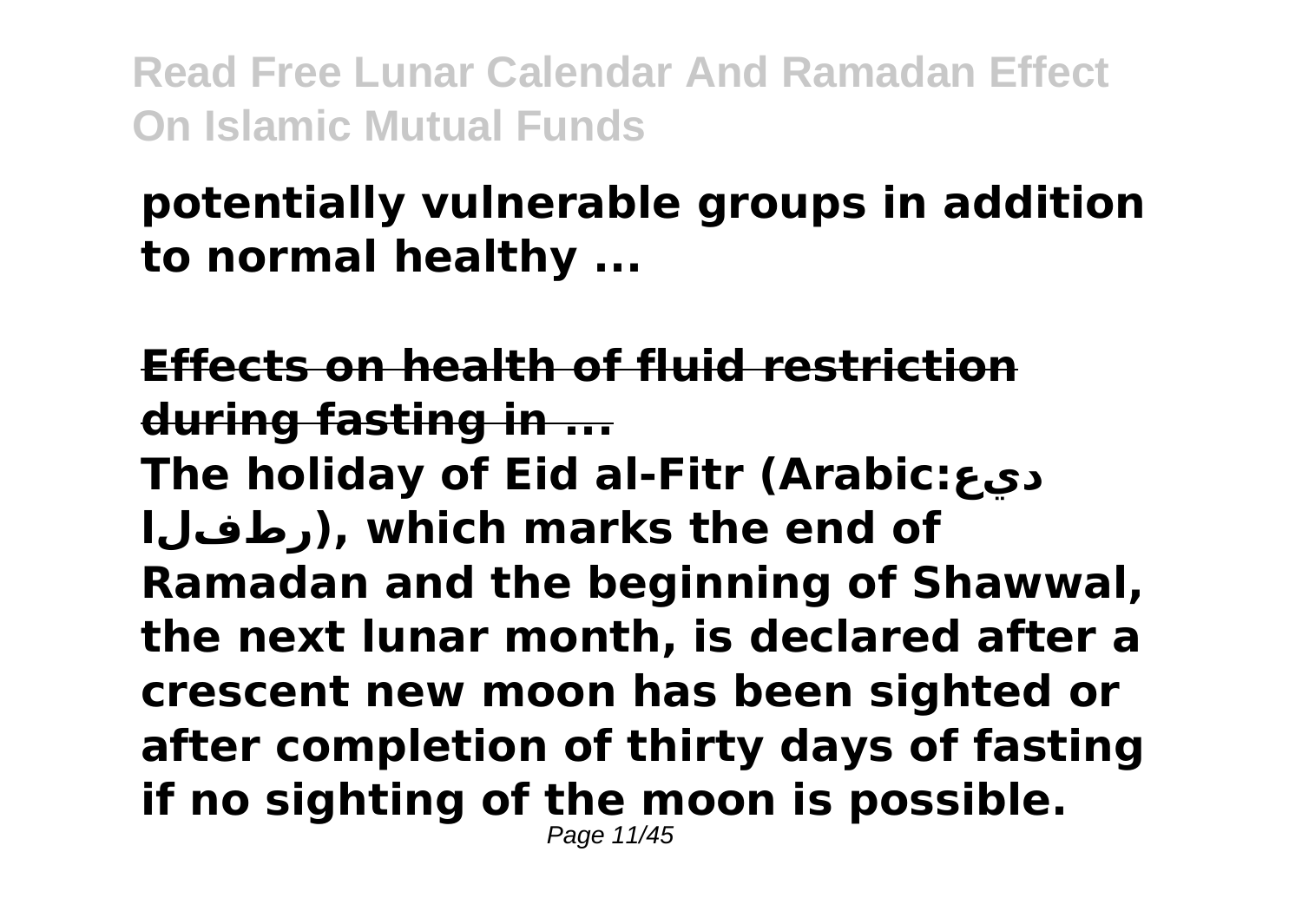#### **Ramadan - Wikipedia**

**The Islamic calendar, being a lunar calendar, is 10 days shorter than the Gregorian calendar and therefore Ramadan moves forward by 10 days each year. Muslims believe that fasting during Ramadan improves self-discipline, and increases spirituality, inner peace, and awareness of the hardship suffered by those who do not have enough food and frequently go hungry without choice.** Page 12/45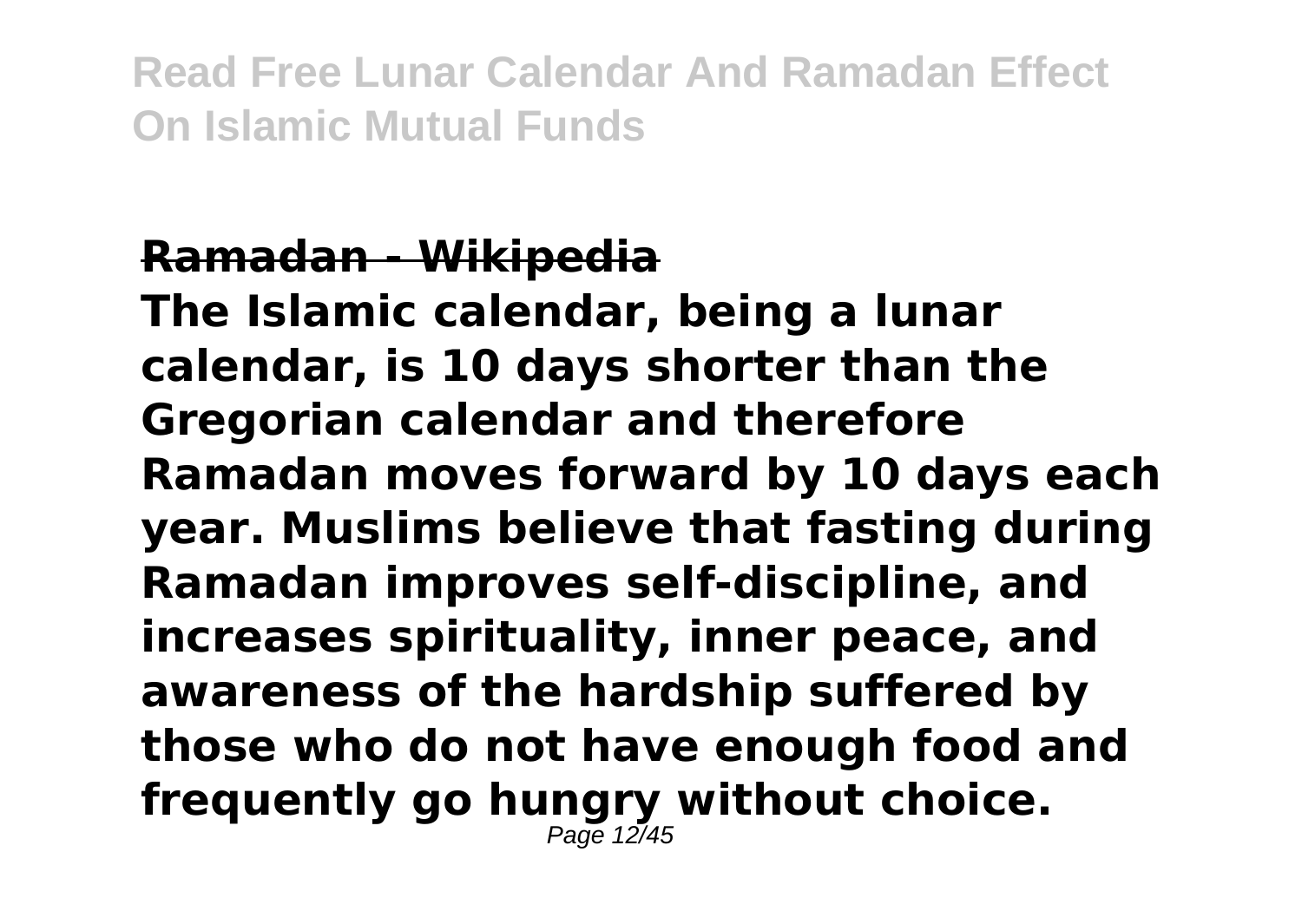### **Ramadan: health effects of fasting - The Lancet**

**Ramadan, the fasting month of Muslims, occurs in the 9th month of the lunar calendar. During this month, Muslims all over the world abstain from eating, drinking and smoking from local sunrise till local sunset. As it is based on the lunar calendar, Ramadan begins 11d earlier each subsequent year and can thus occur in any of the four seasons** Page 13/45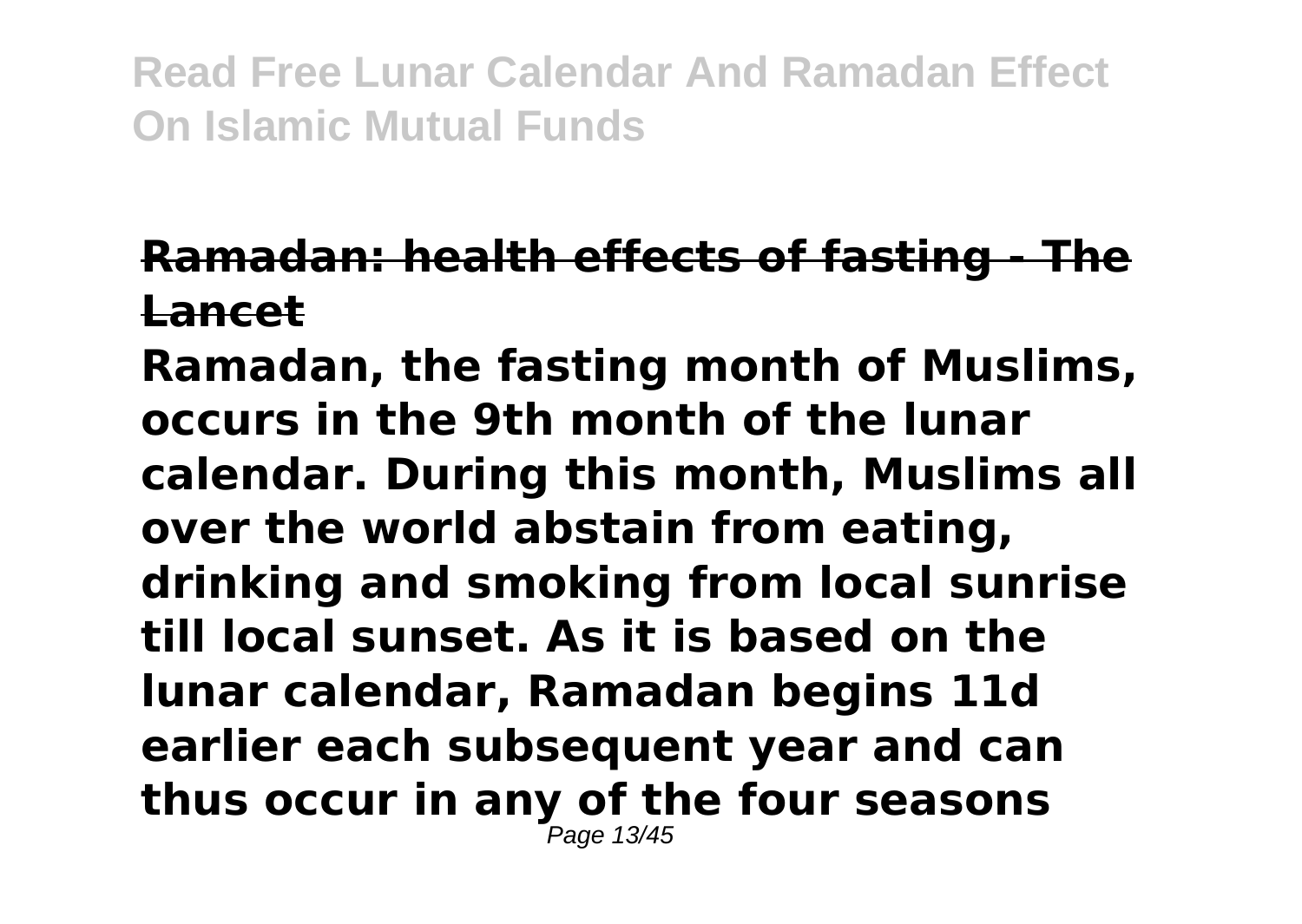**over time.**

### **The effects of diurnal Ramadan fasting on energy ... During Ramadan, the ninth month of the Islamic lunar calendar, adult Muslims are required to refrain from taking any food, beverages, or oral drugs, as well as from sexual intercourse between dawn ...**

**Effects of fasting during Ramadan on** seizure control and Page 14/45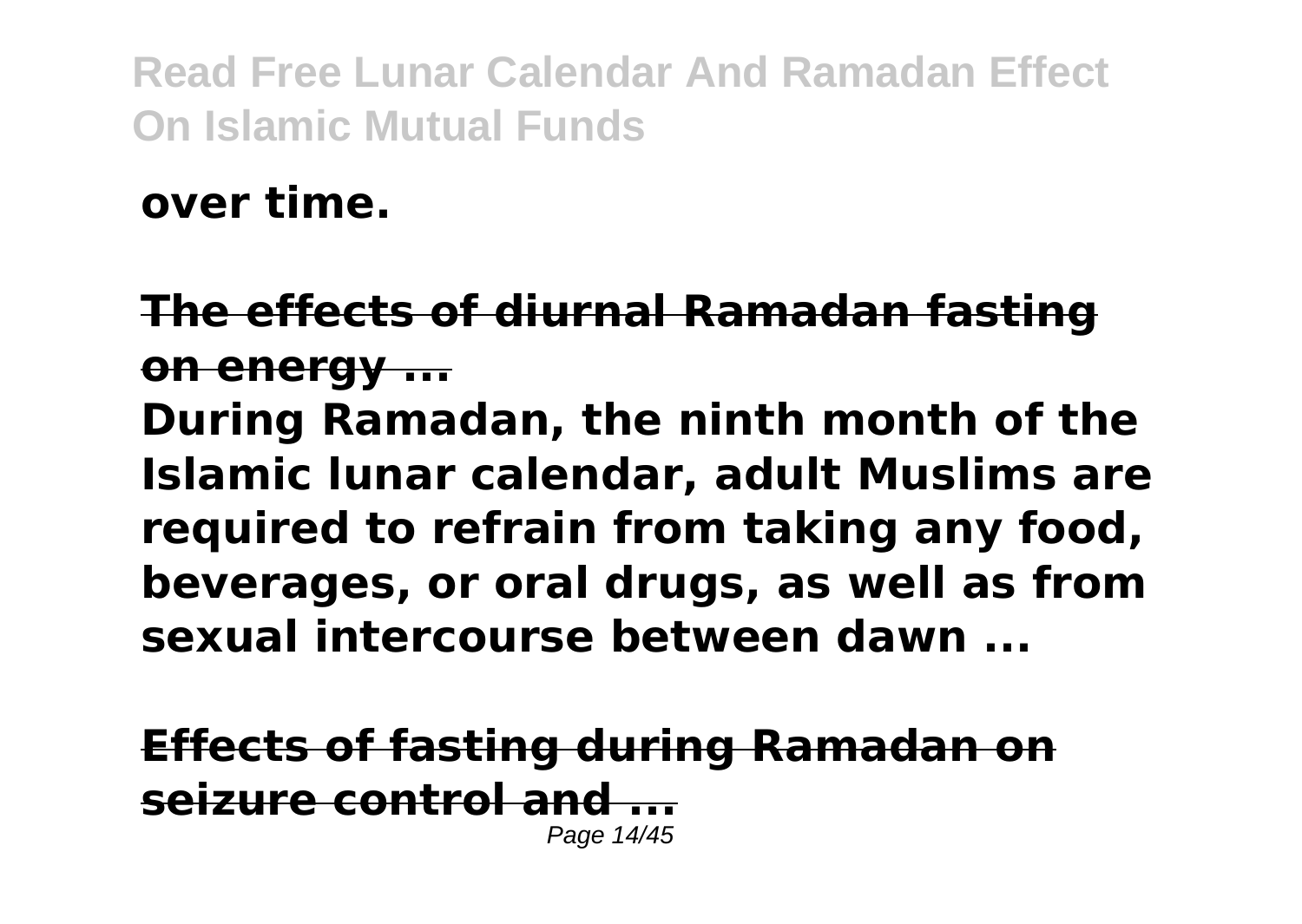**As the Islamic calendar is based around the lunar cycle, the Holy month of Ramadan rotates by approximately ten days each year. This year, Ramadan is expected to begin on Thursday 23rd April 2020, depending on the sighting of the moon. Cardiff Ramadan Timetable 2020**

**Cardiff Ramadan Timetable 2020 | Islamic Relief UK**

**In 2020, the month of Ramadan began on** Page 15/45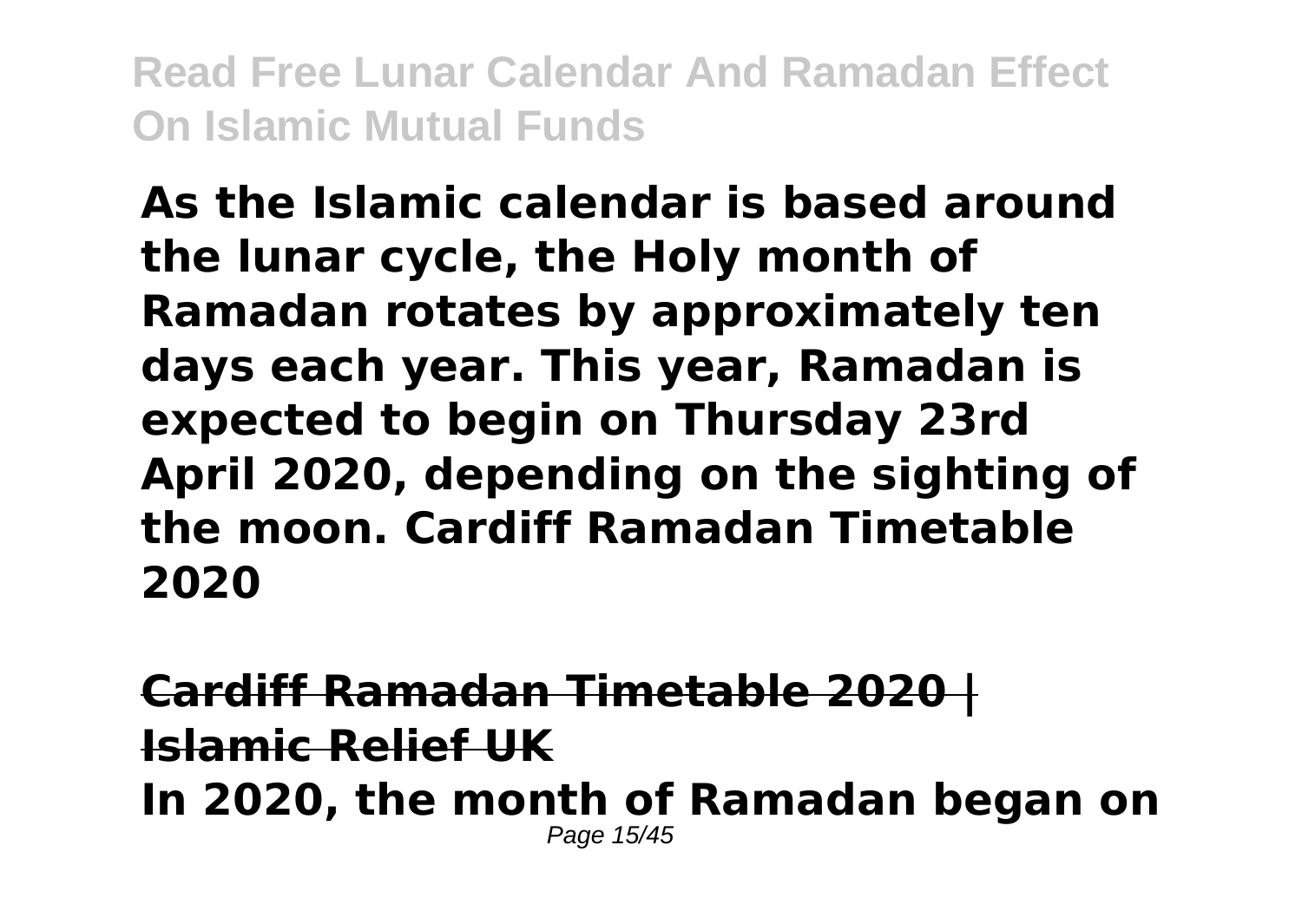**the night of the 23rd day of April. Therefore, the first day of the month of Ramadan was the 24th of April, 2020. You must be wondering how Muslims know the Ramadhan season has started, right? Here is how they know: Ramadan period falls in the ninth month of the lunar calendar.**

**Effects Of COVID-19 Pandemic On Ramadan 2020 % - Browzy Five models are used starting from** Page 16/45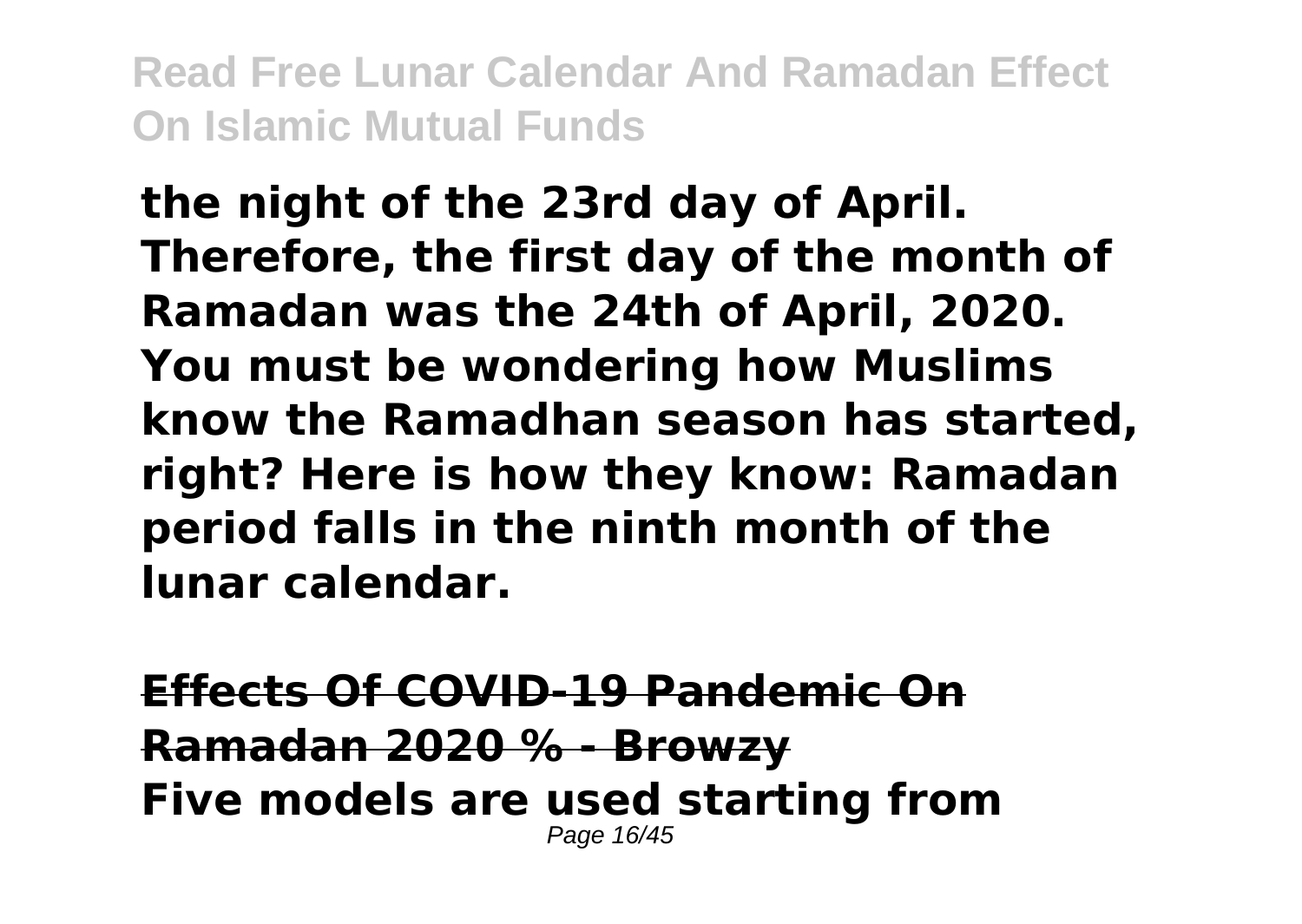**simple model of Islamic calendar effect to conditional risk model. Different models produce different result. A Ramadan effect is found common in all models. It...**

**(PDF) The Islamic calendar effect on Karachi stock market Penumbral Lunar Eclipse visible in New York on Jul 4 – Jul 5; Black Moon: Aug 18 (third New Moon in a season with four New Moons) Micro Full Moon: Oct 1;** Page 17/45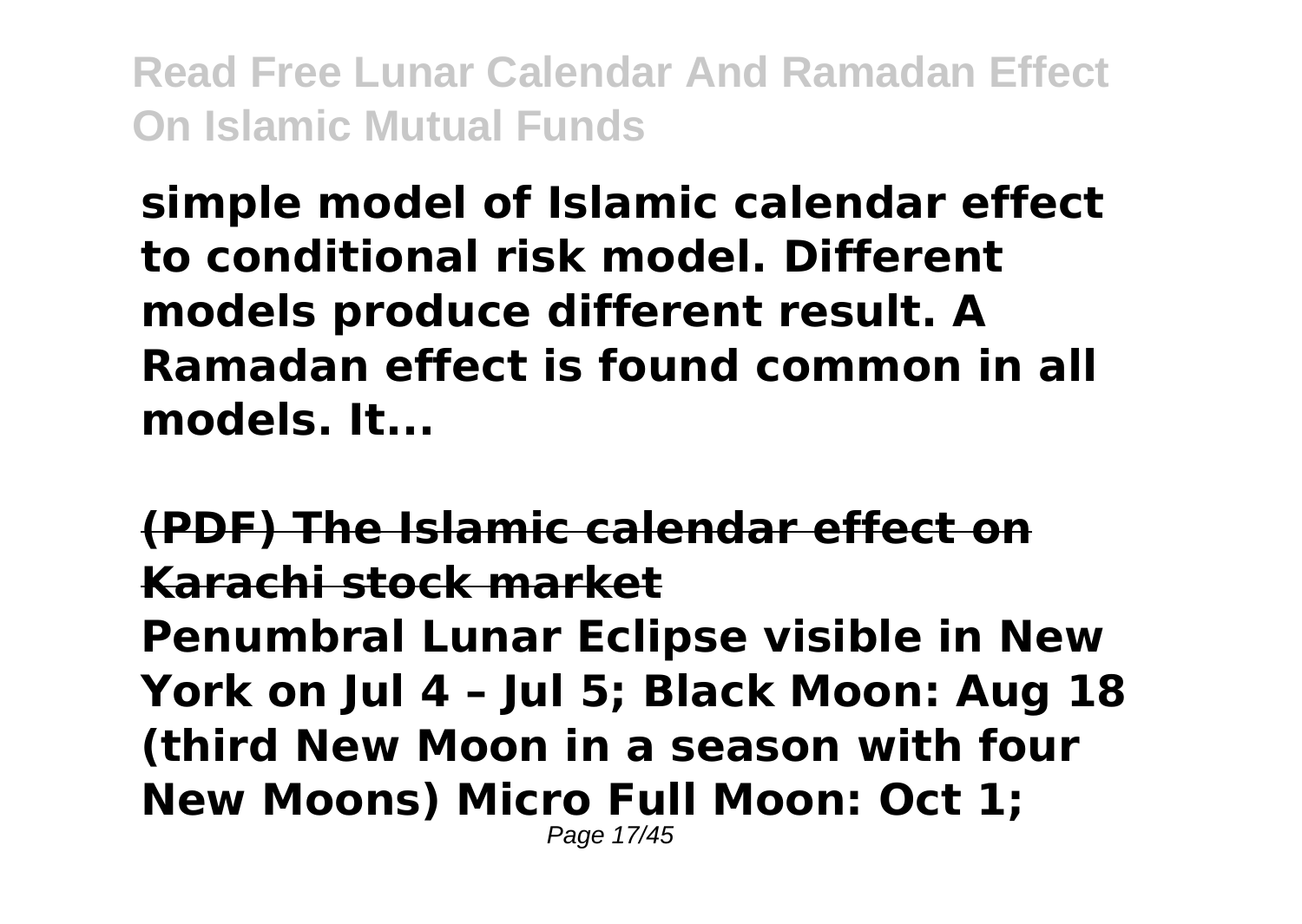**Super New Moon: Oct 16; Micro Full Moon: Oct 31; Blue Moon: Oct 31 (second Full Moon in single calendar month) Super New Moon: Nov 15; Penumbral Lunar Eclipse visible in New York on Nov 30**

**Moon Phases 2020 – Lunar Calendar The Islamic calendar is a lunar calendar, consisting of 12 months of 354 or 355 days. Purely based on moon phases it drift s 10 days annually and does not** Page 18/45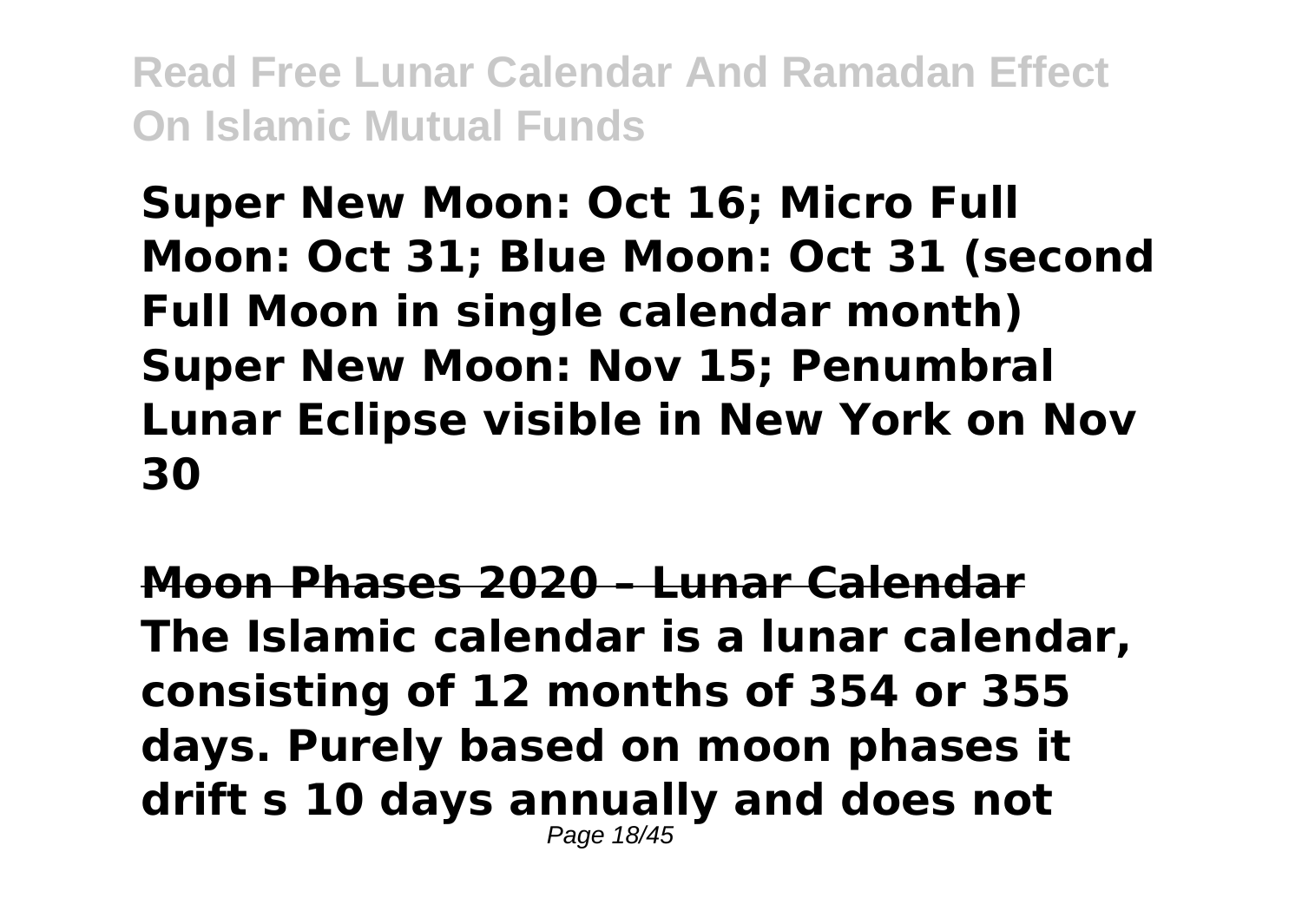**sync with the seasons. The year begins with the month of Muharram (1st Muharram being 21st September 2018) and the current year is 1440. It repeats the lunar cycle with the dates taking 33 years to cycle through before appearing again.**

**How the Islamic Calendar Counts Moon Phases & 2019 Ramadan ... Abstract: We examine calendar anomalies in Gulf Cooperation Council** Page 19/45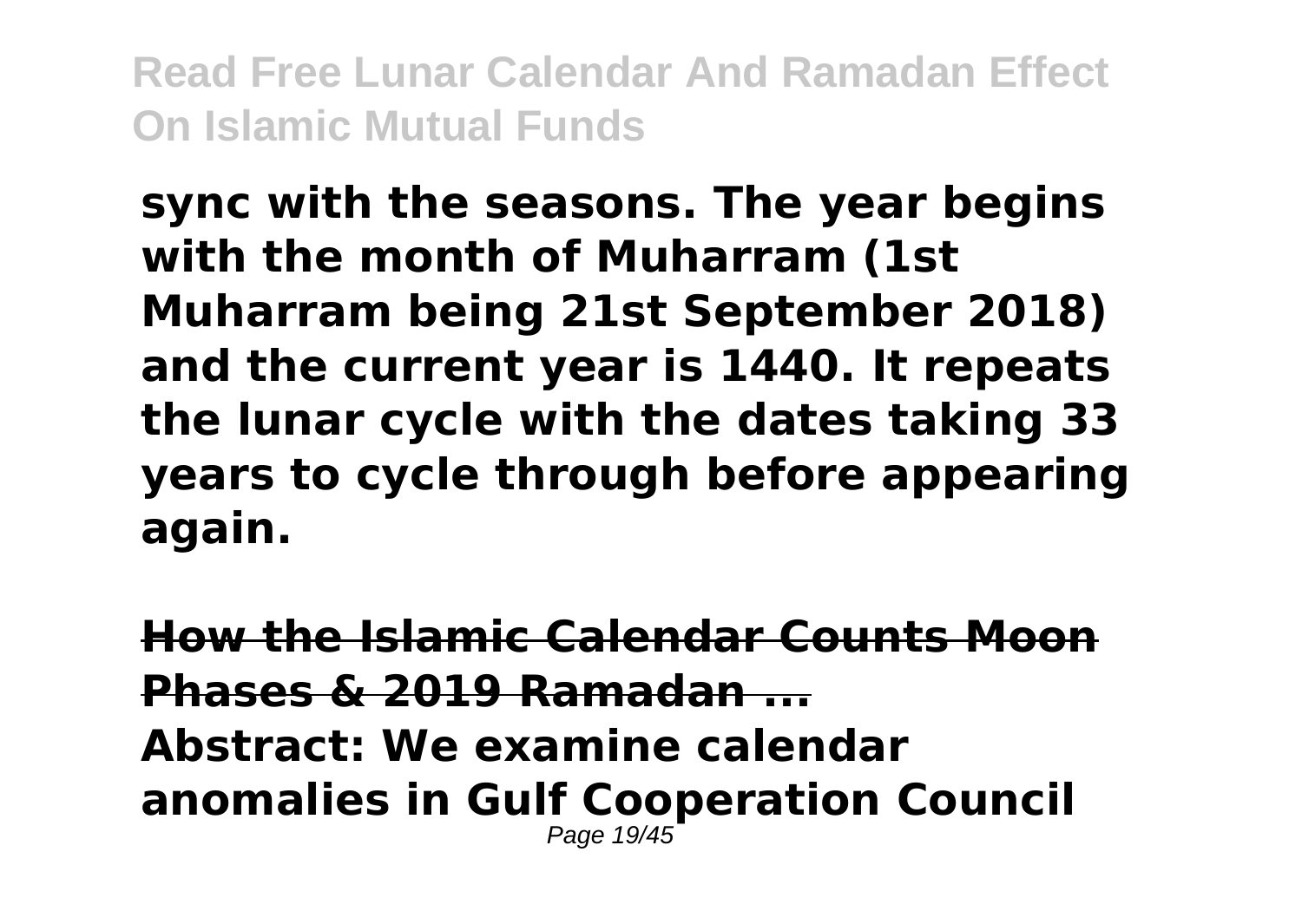**(GCC) stock markets and document a Friday-type effect that occurs on the last trading day of the week and which we call "Wednesday effect", since Wednesday is the last day before the weekend in the leading market for the region. This effect, however, is more pronounced outside the month of Ramadan.**

**lunar | The UK Stock Market Almanac daylight throughout the lunar month.** Page 20/45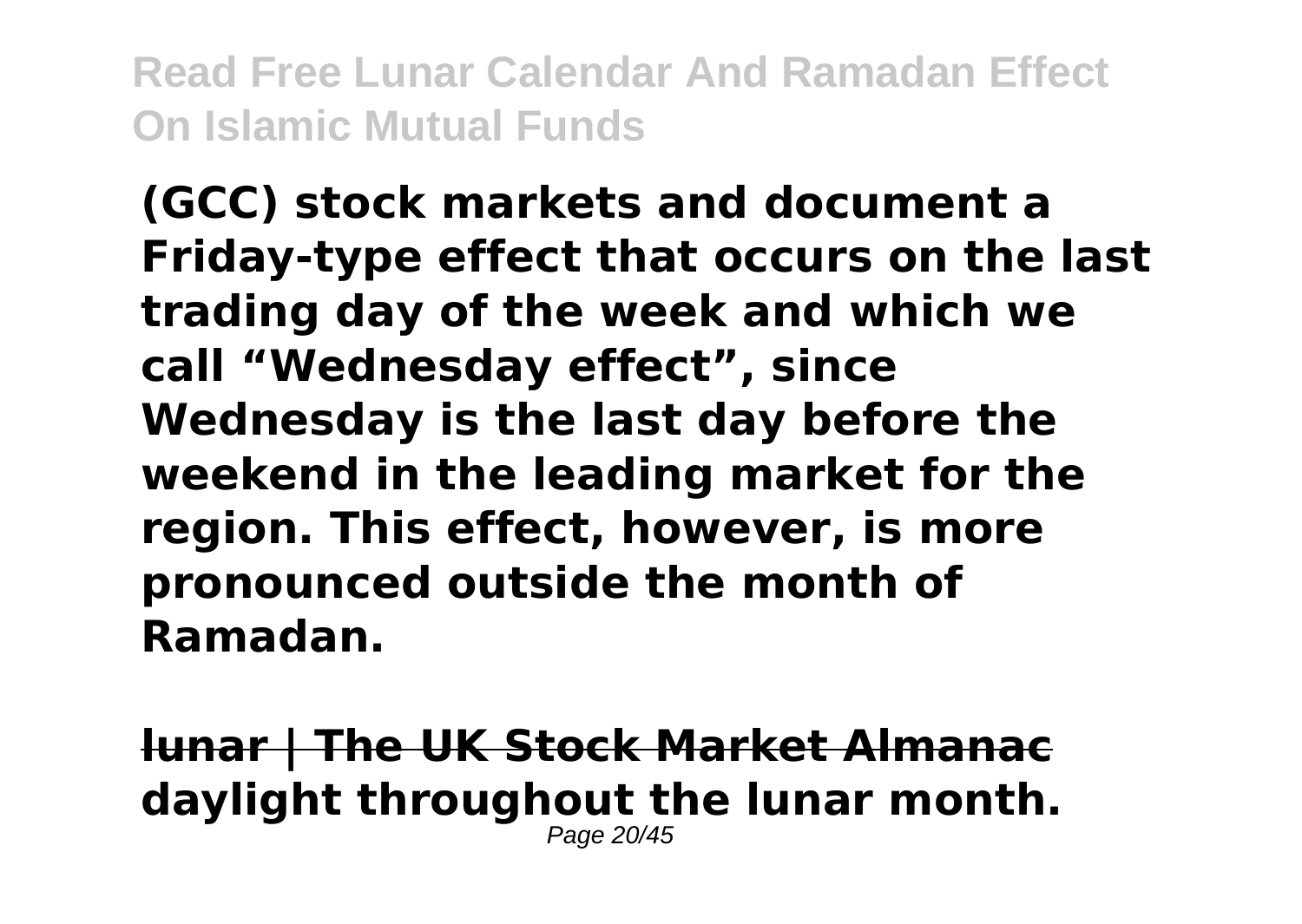**Since the Islamic calendar is lunar, the start of the Islamic year advances 11 days each year compared with the seasonal year; therefore, Ramadan occurs at different times of the seasonal year over a 33-year cycle (Sakr, 1975; Richards, 1998). This can result in the Ramadan fast being undertaken in markedly different**

**ORIGINAL COMMUNICATION Effects on health of fluid ...**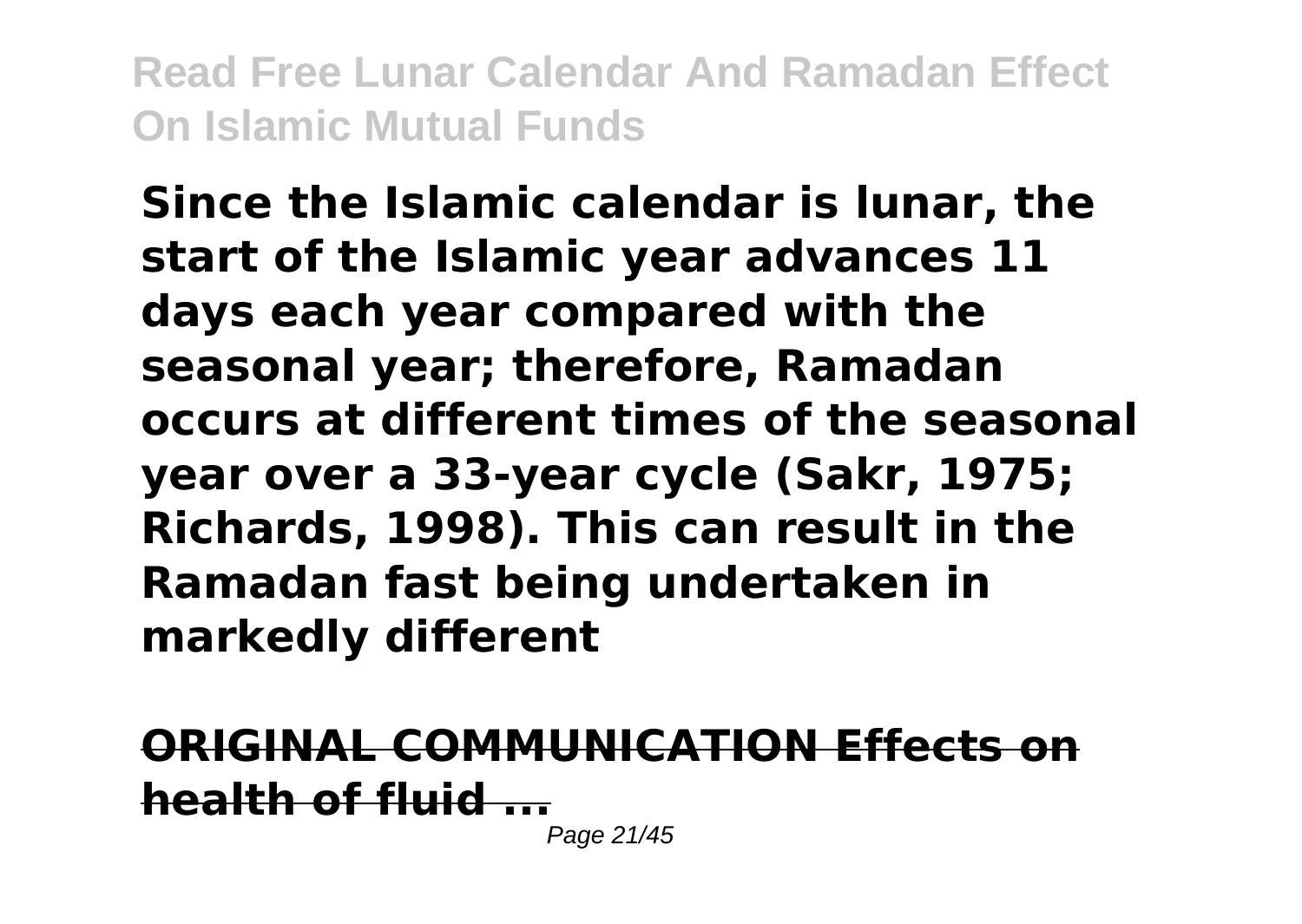**As the Islamic calendar is based around the lunar cycle, the Holy month of Ramadan rotates by approximately ten days each year. This year, Ramadan is expected to begin on Thursday 23rd April 2020, depending on the sighting of the moon.**

**Edinburgh Ramadan Timetable 2020 | Islamic Relief UK In the Islamic Calendar, Ramadan falls on the ninth lunar month. The lunar** Page 22/45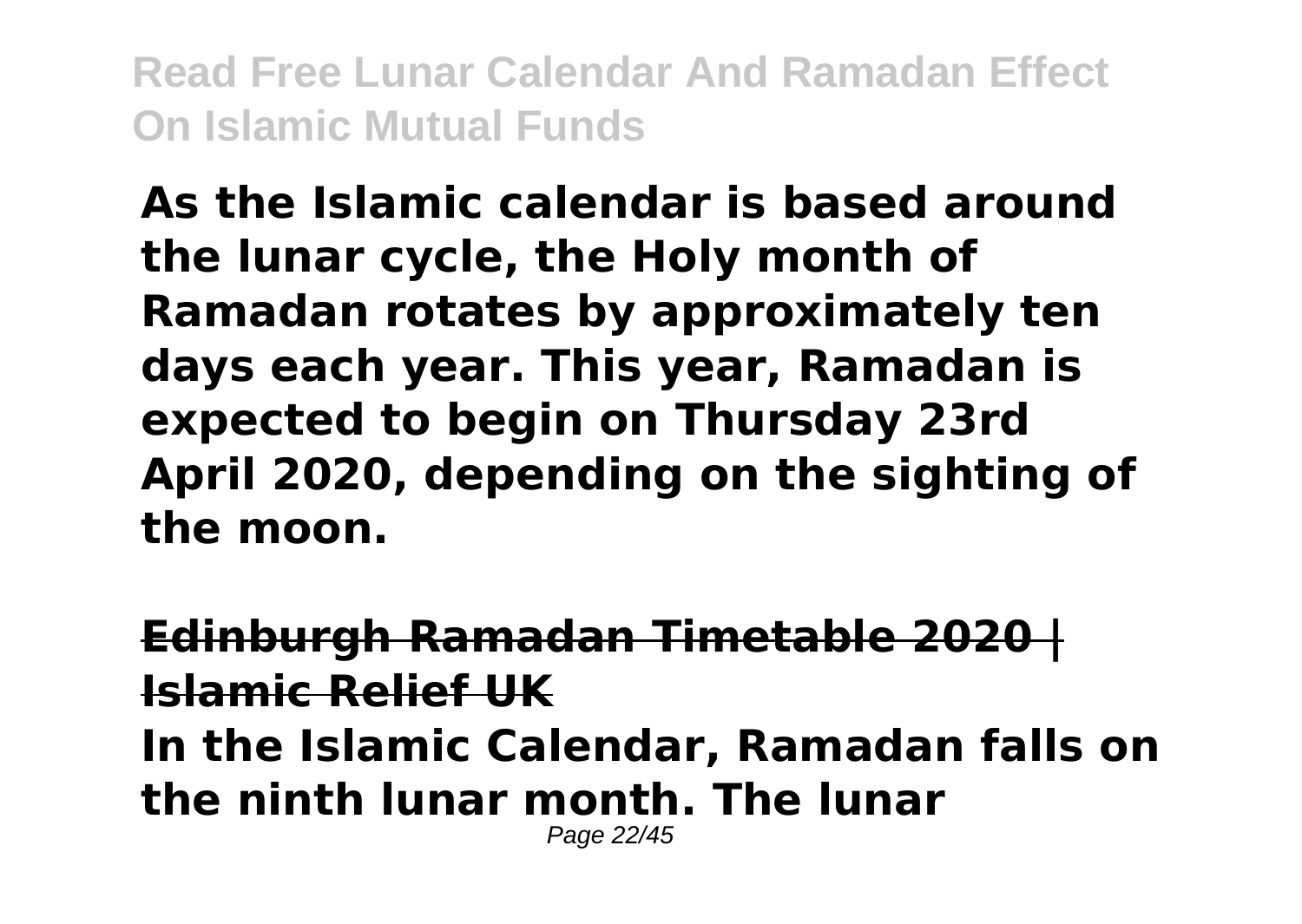### **calendar means that the start of each month is dependent on various factors, such as the moon sighting. Like all Islamic months, therefore, every year, the month of Ramadan rotates.**

#### **Ramadan and the Lunar Calendar - Yahya Adel Ibrahim COVID-19 \u0026 Ramadan: How the coronavirus is affecting the Islamic Holy** Page 23/45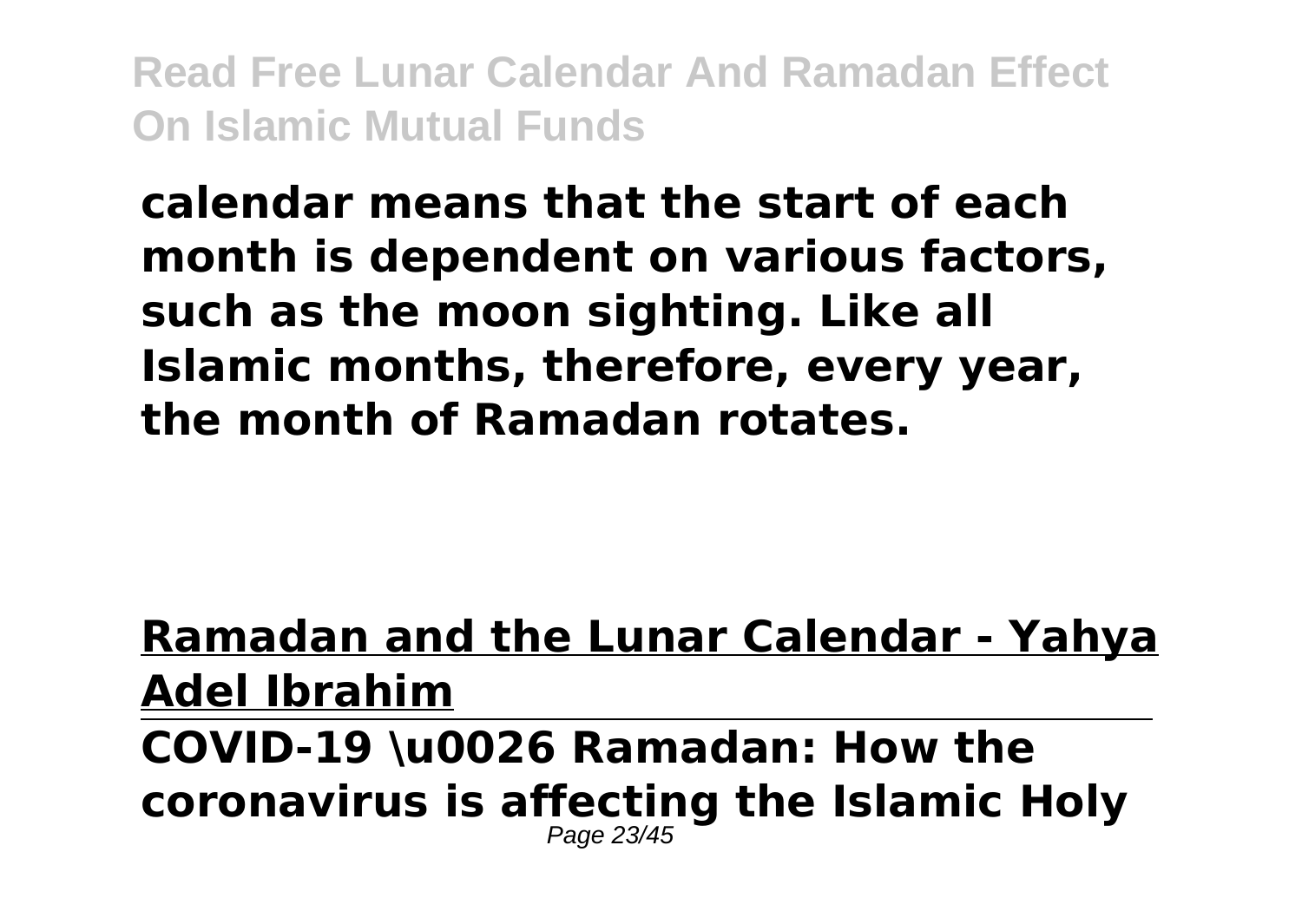### **Month***The Islamic Calendar (Detailed Explanation)* **WHY DO MUSLIMS FOLLOW THE LUNAR CALENDAR INSTEAD OF THE SOLAR CALENDAR? - DR ZAKIR NAIK Secrets of the Moon | Episode 01 | By the light of the Moon** *Ramadan Revealed:* **Lunar Calendar WHAT IS RAMADANHH RAMADAN MUBARAK EVERY MUSLIM UMMHA**

**Fasting in Ramadan***Non-Muslims in Ramadan | Reactions | 2018 Ramadan Lunar Calendar*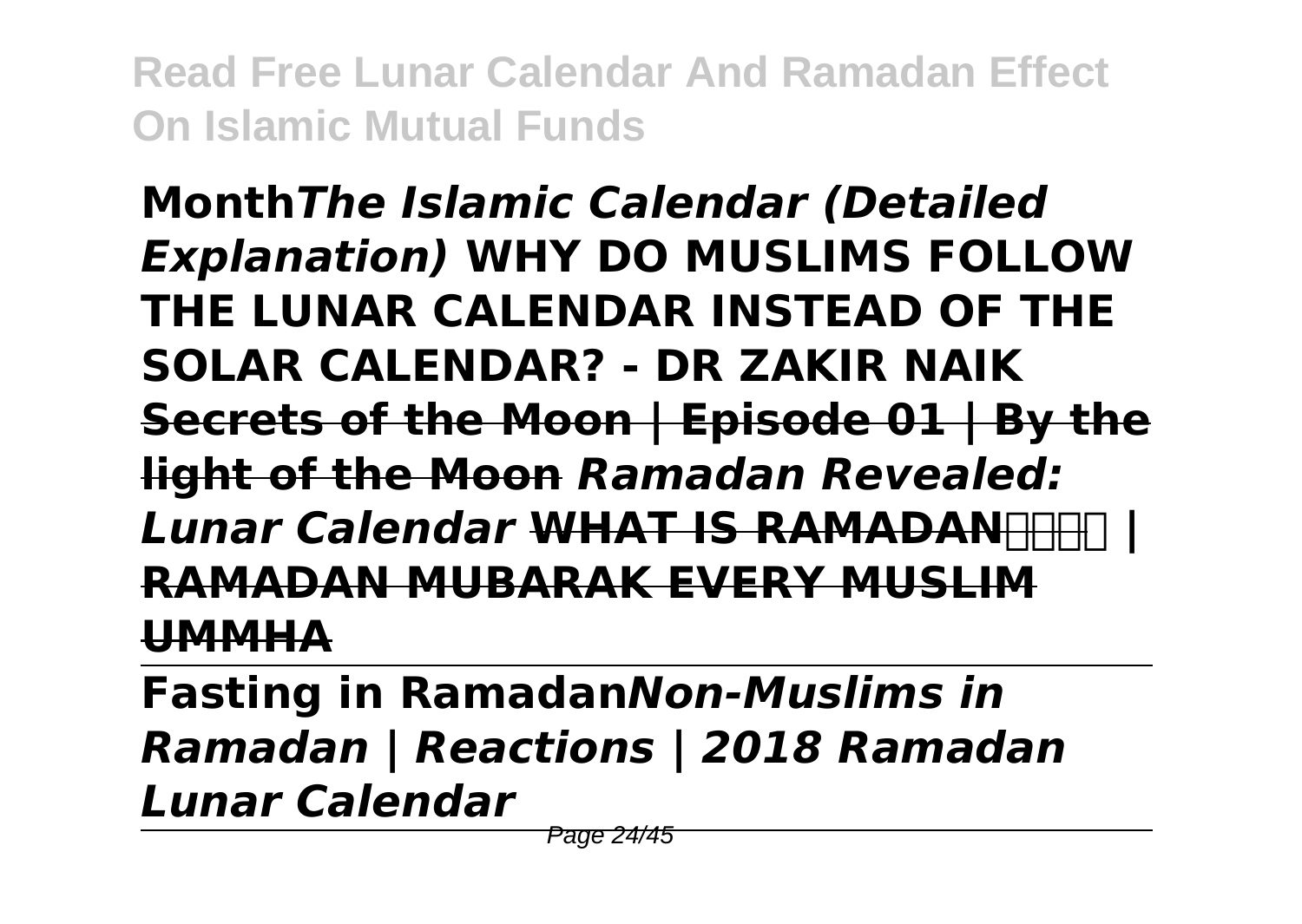## **Yusuf Islam \u0026 Children - Ramadan Moon | I Look, I See 2**

**What is Ramadan? The Islamic Holy Month - Behind the News Moon Phases Demonstration Understanding the lunar calendar** *How To Make Your Own Lunar Calendar* **Why Does February Only Have 28 Days? How to make a cool Ramadan advent treat calendar - Crafty kids | CABTV**

**Under the Ramadan Moon2016 calendar The solar calendar vs. The lunar calendar** Page 25/45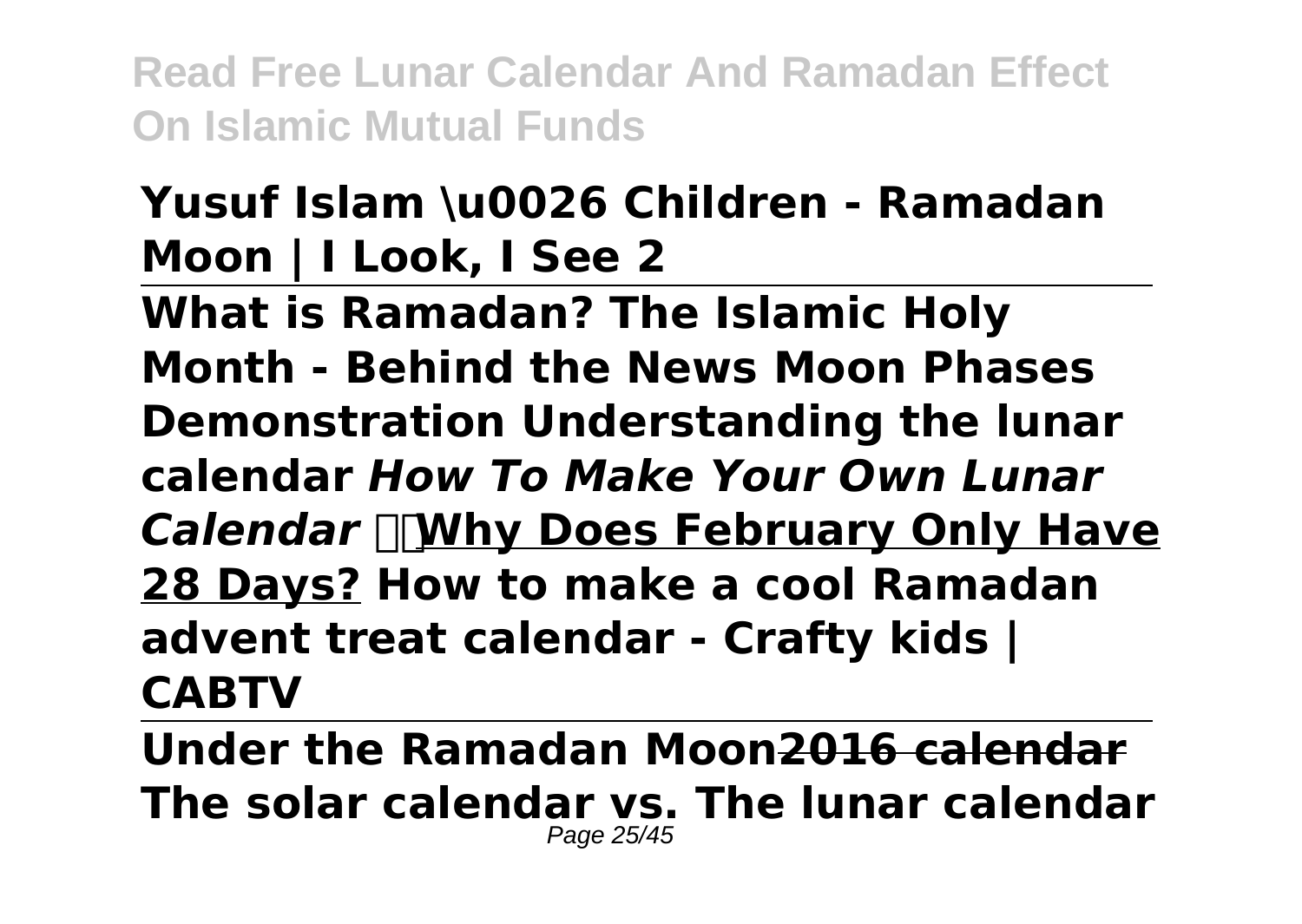**Lunar Cycle Constructing Lunar Calendars | Single and Multiple Moons Why Do Muslims Fast?**∏ Ramadan **Rules┇Importance of Ramadan in Quran Understanding the starting date of Ramadan based on Lunar Cycle Calendar What is Ramadan? - Animated Guide Determining The Islamic Lunar Month - Sayed Ahmed Al-Qazwini - Day 14, Ramadan 2015 Ramadan Activites for all Ages/ Books/ Count Down Calendar/Crafts #ramadan Coronavirus** Page 26/45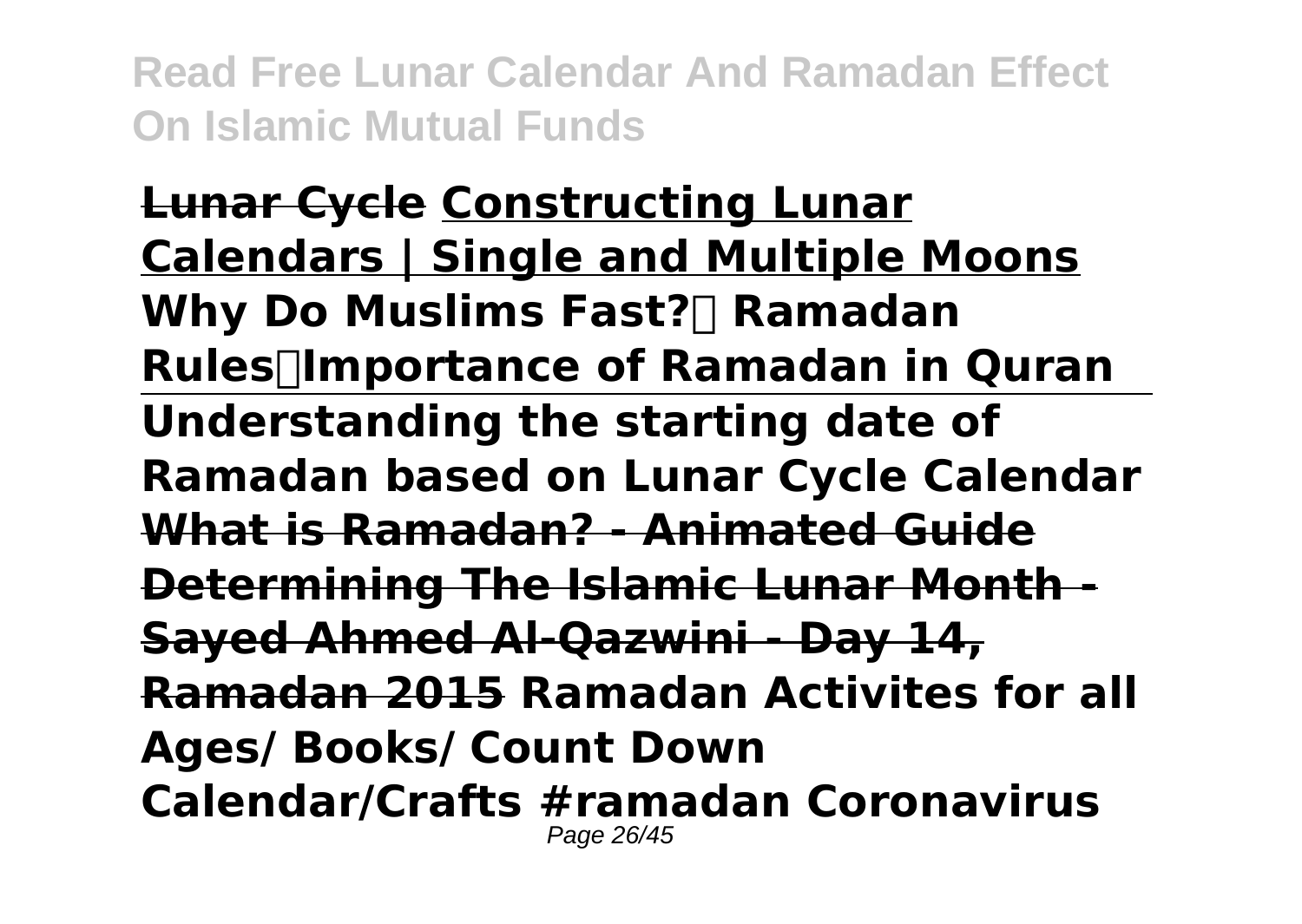**and Ramadan: How the Muslim month of fasting will differ this year | Urdu NEWS 24/7 Muslims break fast on the first day of the holy month of Ramadan Lunar Calendar And Ramadan Effect The fasting month of Ramadan is the ninth lunar month of the Islamic calendar. It is the most important month for Muslims because in which the Qur'an was revealed, and they abstain from food and drink from dawn to sunset to express their gratitude to God. Eating** Page 27/45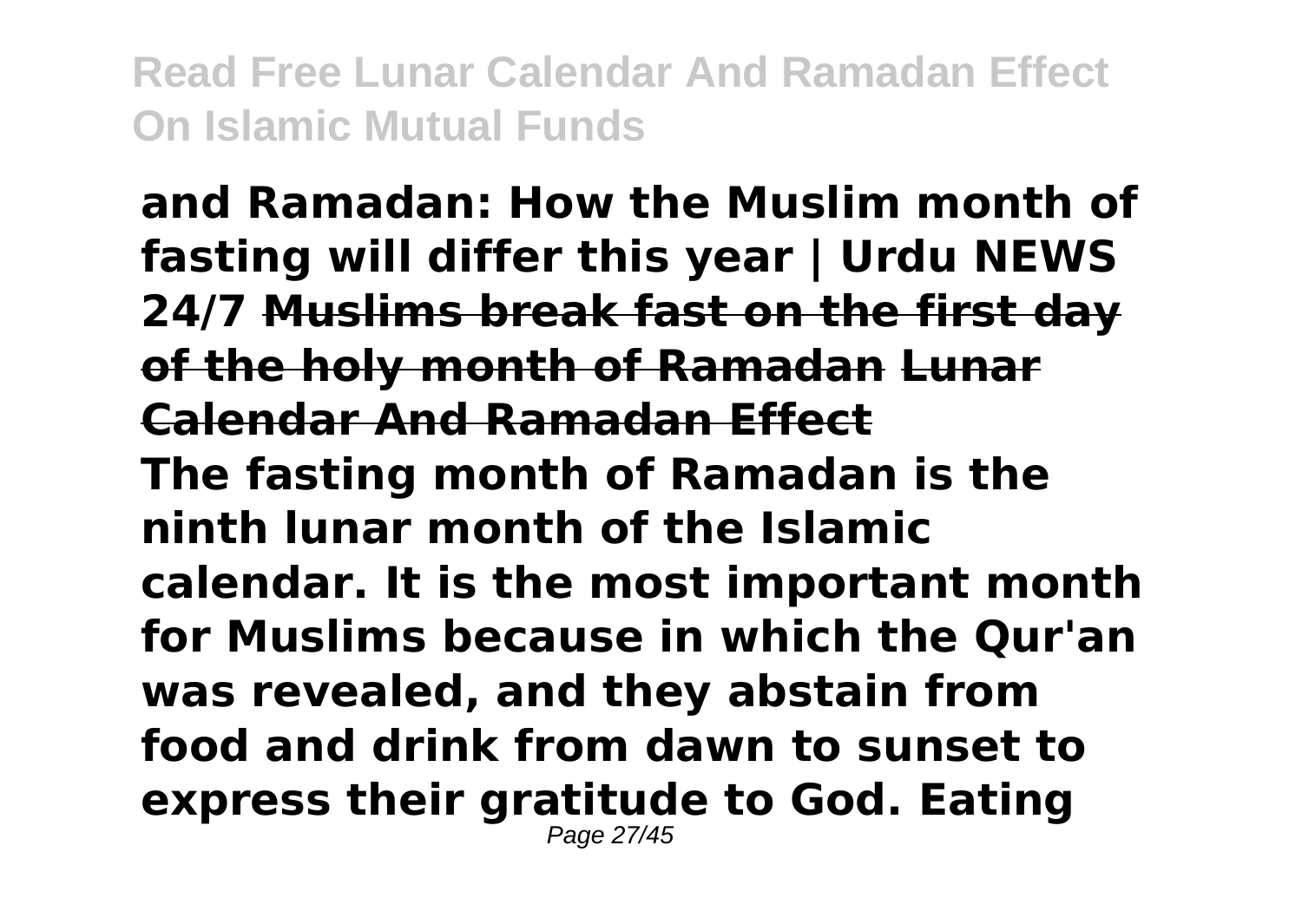### **and drinking is permitted only at night, and Muslims typically eat two meals each day, after sunset and just before dawn.**

#### **[Effects of Ramadan fasting on the health of Muslims] Ramadan and the Lunar Calendar. The beginning of the month of Ramadan is marked by the spotting of the crescent (new moon). The moon is considered new when it begins its new cycle around the** Page 28/45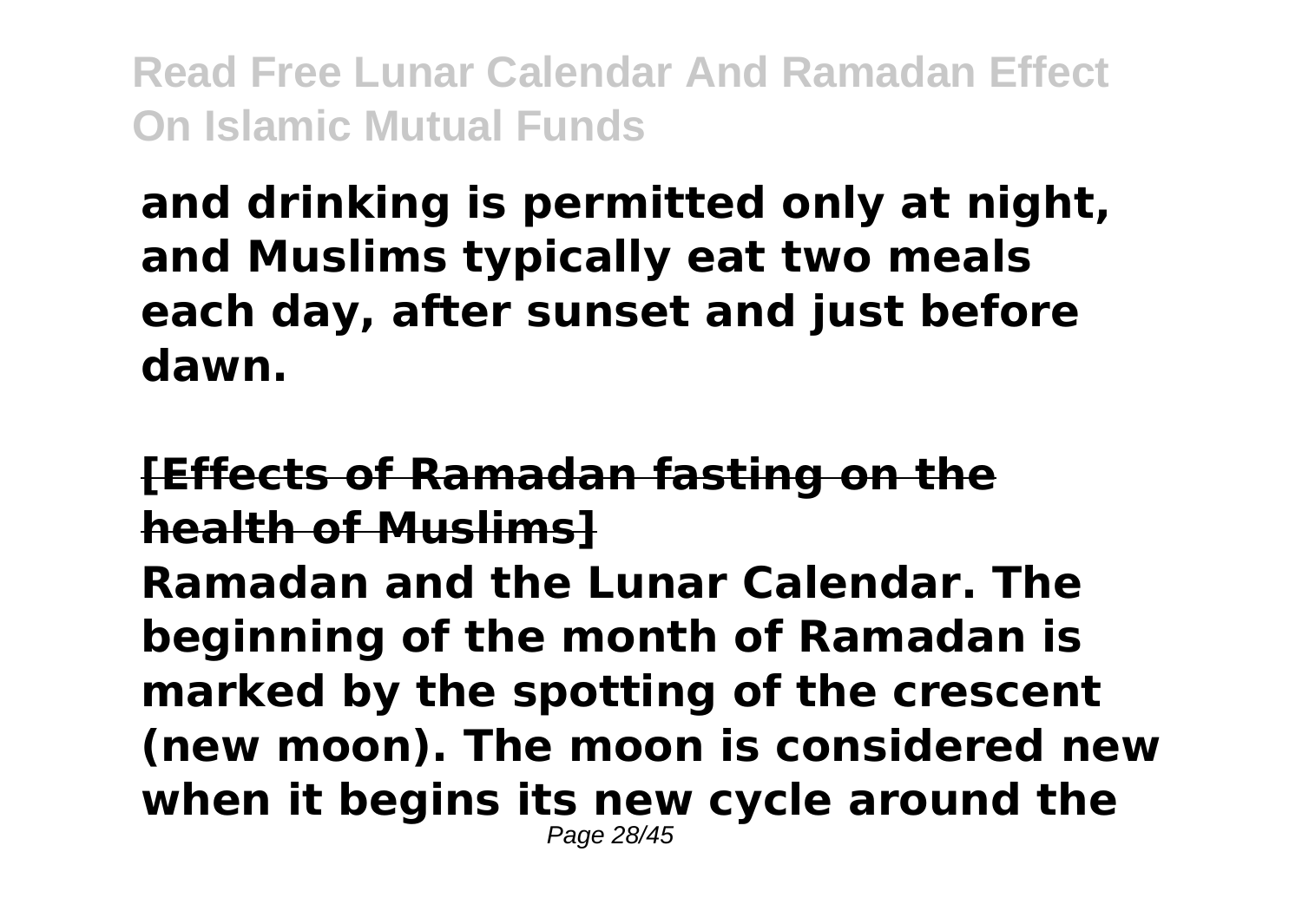### **Earth. The moon goes through phases, starting with new moon, passing through crescent, half and gibbous moons, to the full moon, and back again. The time ...**

**Ramadan and the Lunar Calendar | navedz.com Timing. The calendar is a lunar calendar, and months begin when the first crescent of a new moon is sighted. Since the Islamic lunar calendar year is 10 to 11 days shorter than the solar year and** Page 29/45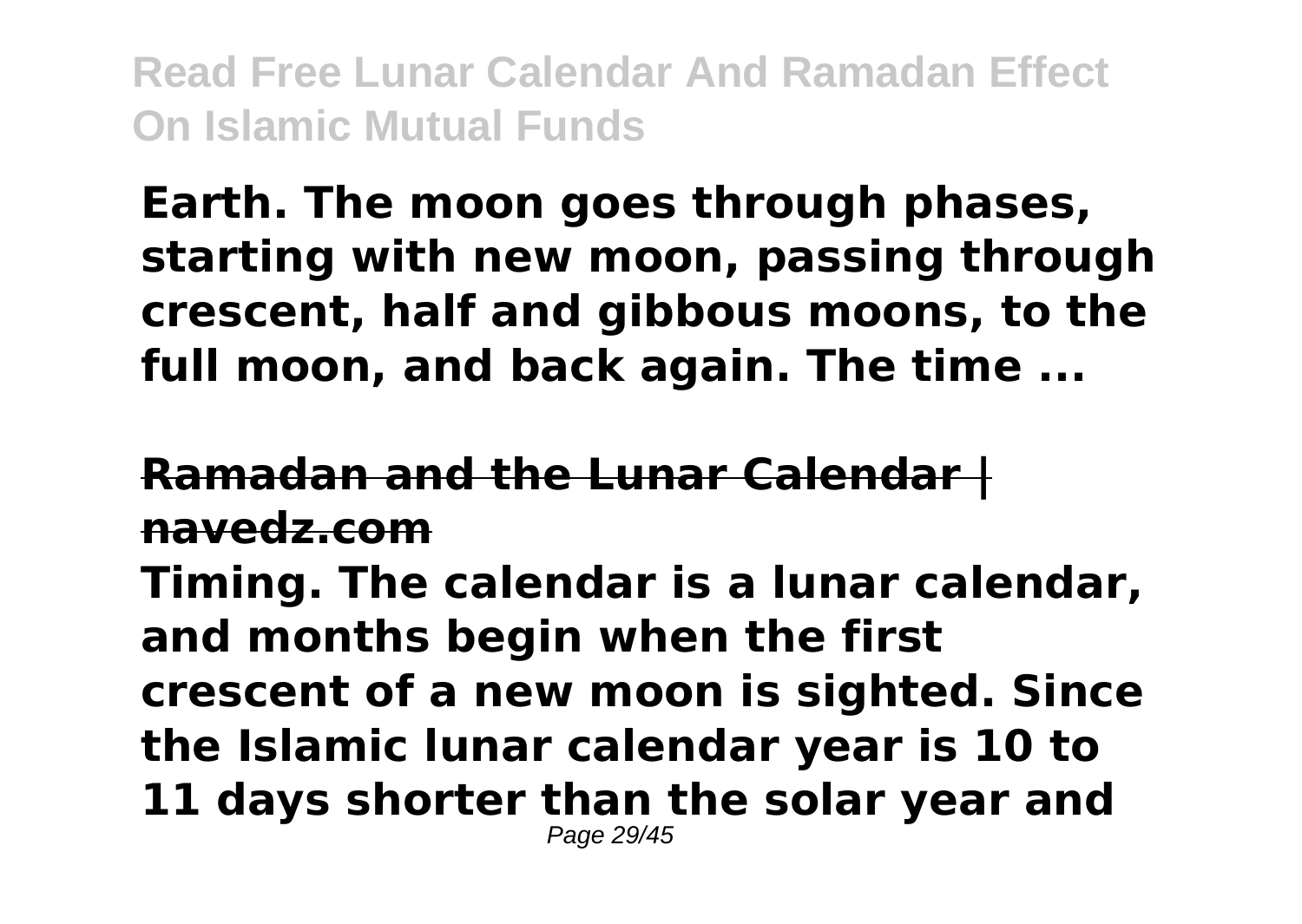**contains no intercalation, Ramadan migrates throughout the seasons. The Islamic day starts after sunset.**

**Ramadan (calendar month) - Wikipedia This work utilizes the logit model to investigate the impact of lunar calendar generally and the holy month of Ramadan, specifically along the net asset values of the mutual fund. This study confirms lower expected growth of net asset value in the month of Ramadan** Page 30/45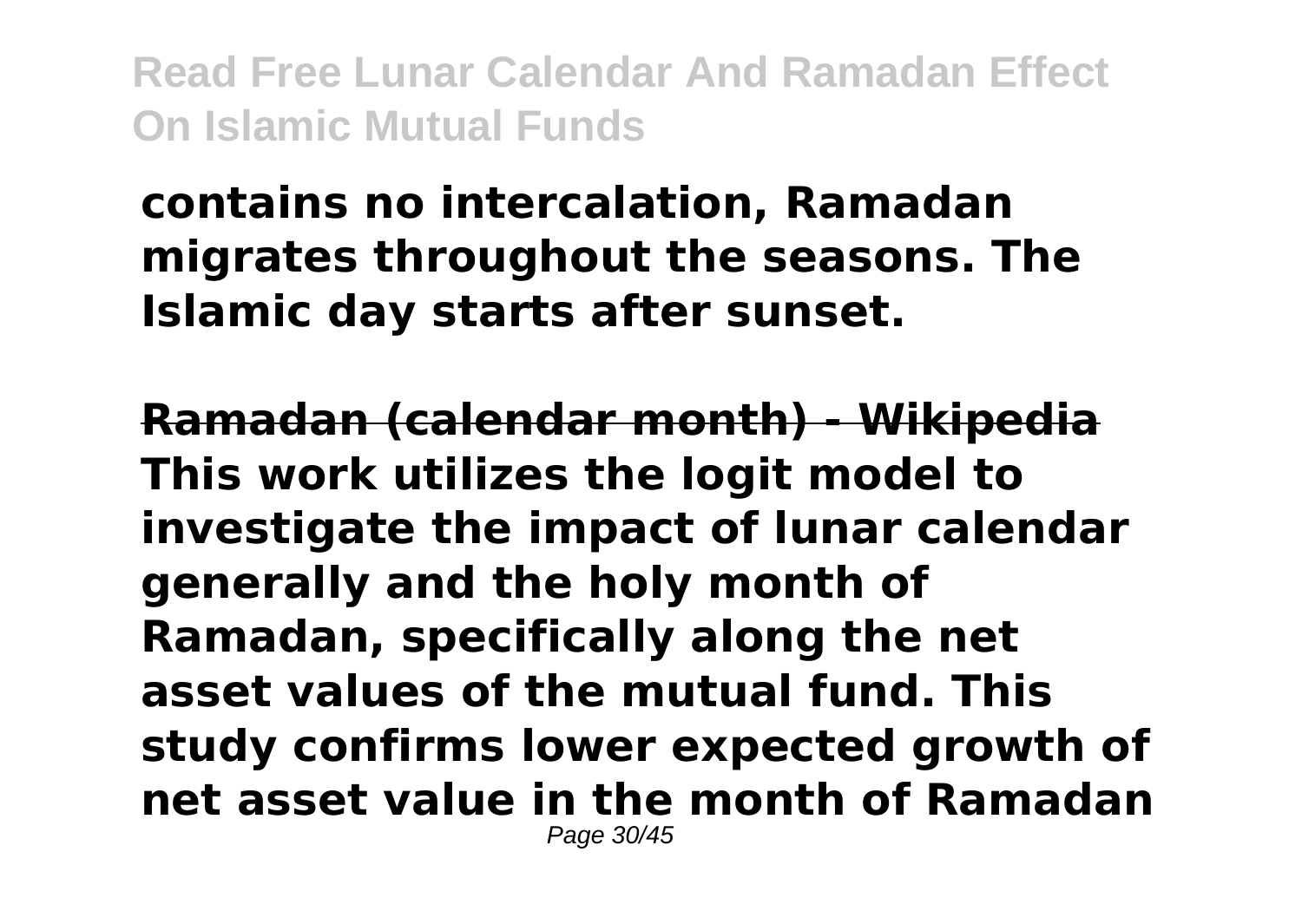### **and the other stages of the religious sentiment.**

### **Lunar Calendar and Ramadan Effect on Islamic Mutual Funds ...**

**The Gregorian calendar is based on the solar year, whereas the Hijri calendar is based on the lunar year. It is for this reason that the beginning of Ramadan every year differs in relation to the Gregorian calendar, and as a result of that it moves through the four seasons.**  $P$ age  $\overline{31}/45$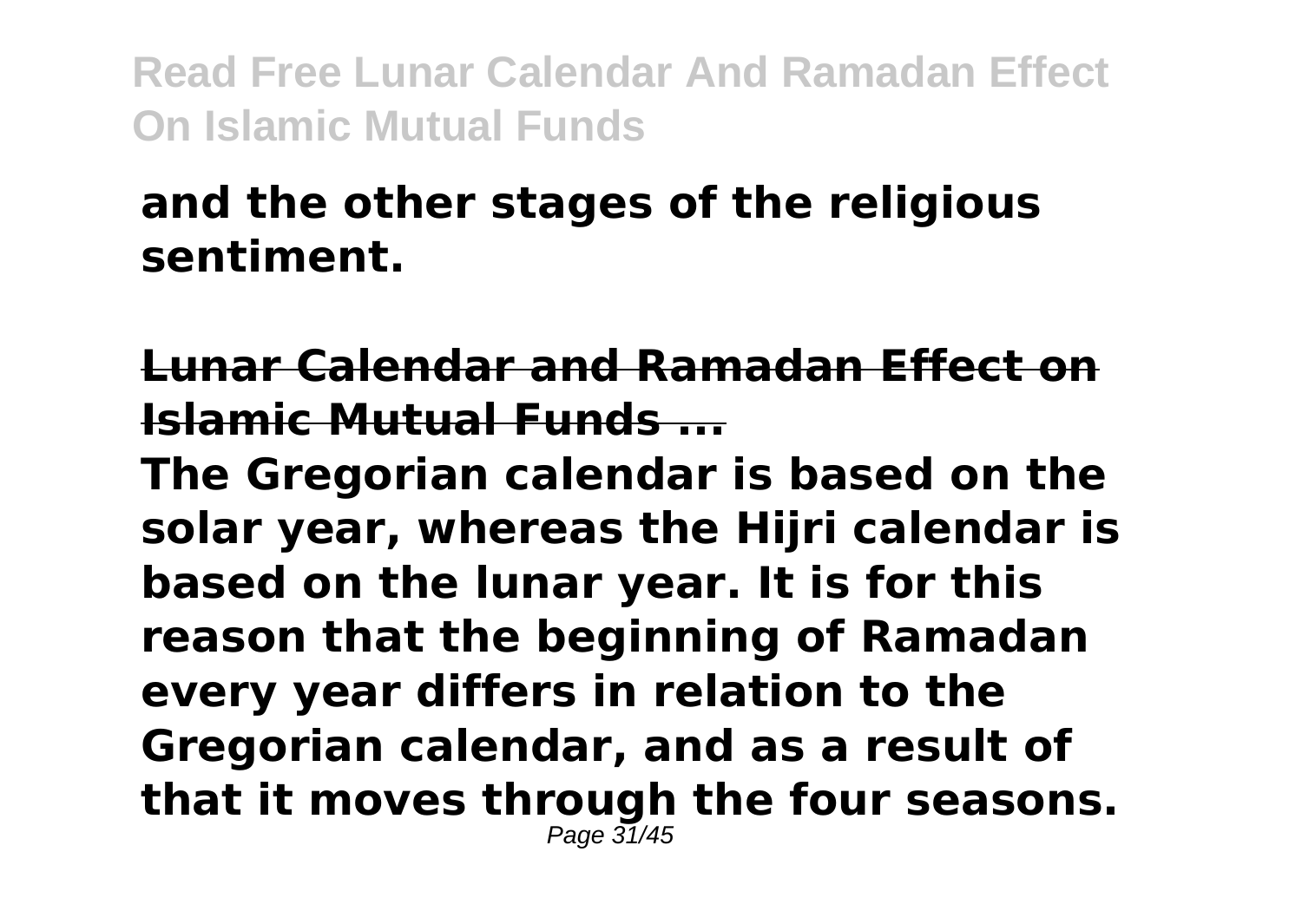### **The reason why Ramadan changes every year in relation to ...**

**Since Hijra is a lunar calendar, Ramadan occurs at different times in the seasonal year over a 33-year cycle. Fasting during Ramadan is partial because the abstention from food, fluid, tobacco and caffeine is from sunrise to sunset. Several categories of people are exempt or can postpone the Ramadan fast. The effect on health and well being of the** Page 32/45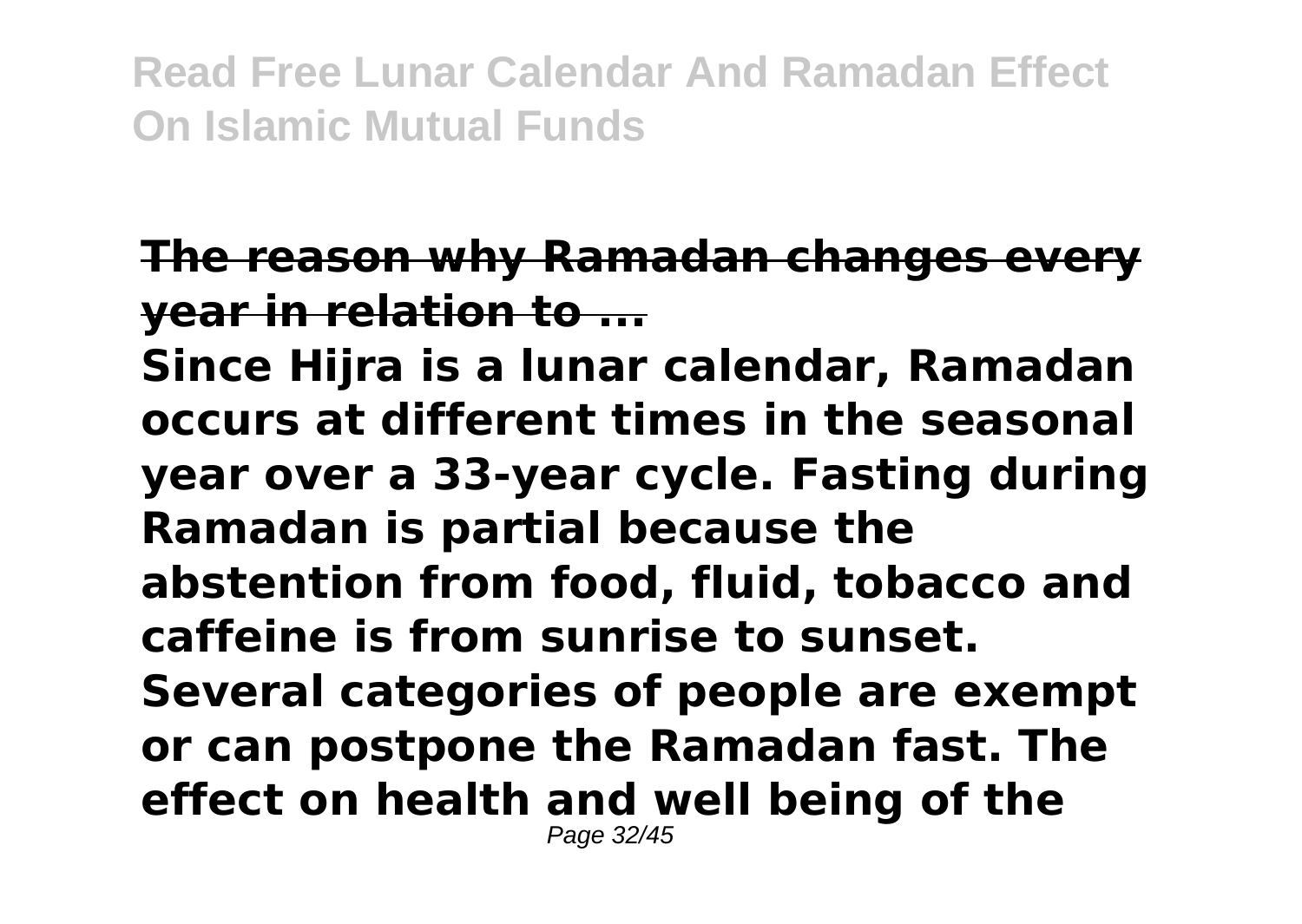**month-long intermittent fast and fluid restriction has been studied in various potentially vulnerable groups in addition to normal healthy ...**

**Effects on health of fluid restriction during fasting in ... The holiday of Eid al-Fitr (Arabic:ديع رطفلا(, which marks the end of Ramadan and the beginning of Shawwal, the next lunar month, is declared after a crescent new moon has been sighted or** Page 33/45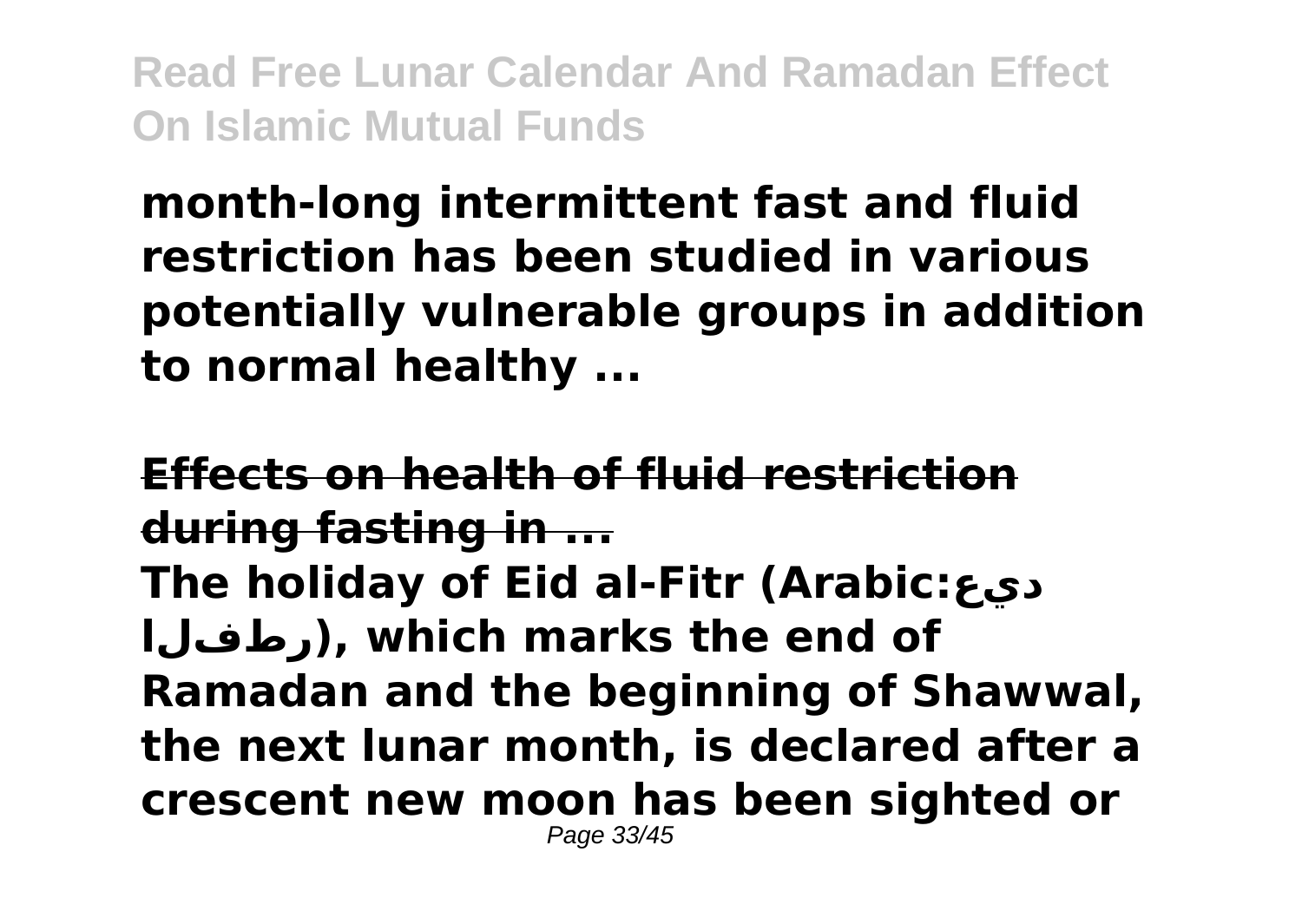### **after completion of thirty days of fasting if no sighting of the moon is possible.**

#### **Ramadan - Wikipedia The Islamic calendar, being a lunar calendar, is 10 days shorter than the Gregorian calendar and therefore Ramadan moves forward by 10 days each year. Muslims believe that fasting during Ramadan improves self-discipline, and increases spirituality, inner peace, and awareness of the hardship suffered by** Page 34/45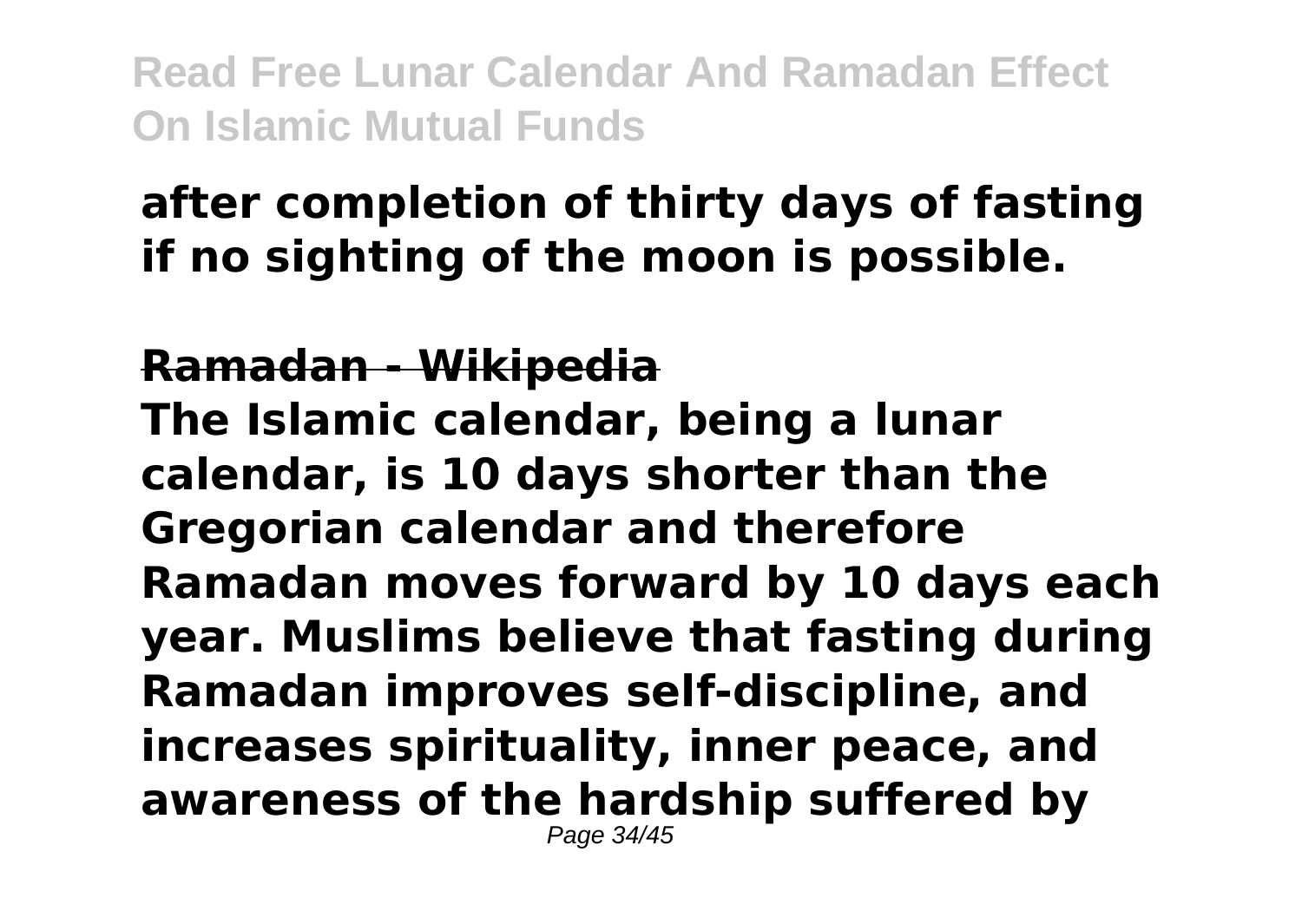### **those who do not have enough food and frequently go hungry without choice.**

#### **Ramadan: health effects of fasting - The Lancet**

**Ramadan, the fasting month of Muslims, occurs in the 9th month of the lunar calendar. During this month, Muslims all over the world abstain from eating, drinking and smoking from local sunrise till local sunset. As it is based on the lunar calendar, Ramadan begins 11d** Page 35/45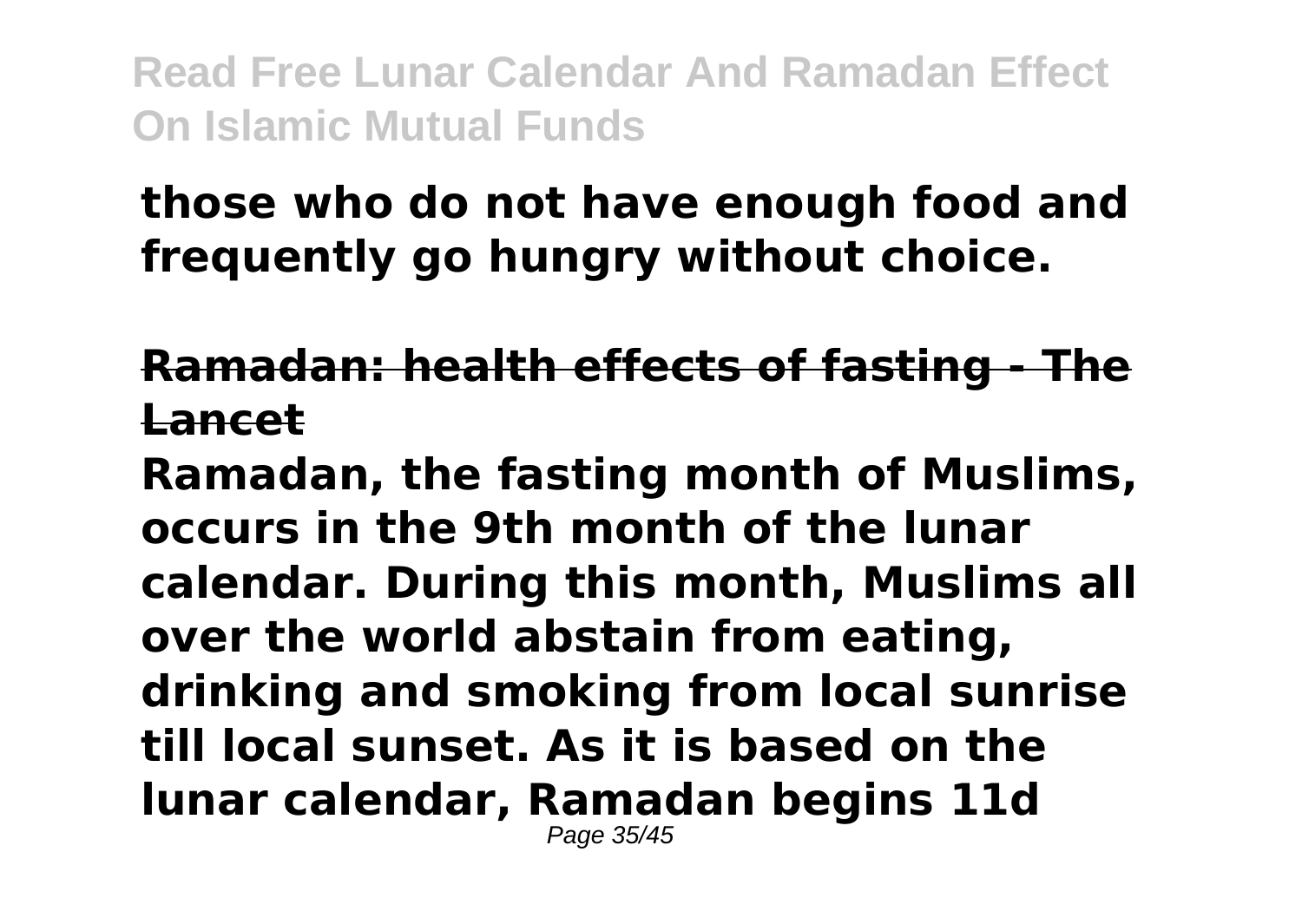### **earlier each subsequent year and can thus occur in any of the four seasons over time.**

### **The effects of diurnal Ramadan fasting on energy ...**

**During Ramadan, the ninth month of the Islamic lunar calendar, adult Muslims are required to refrain from taking any food, beverages, or oral drugs, as well as from sexual intercourse between dawn ...**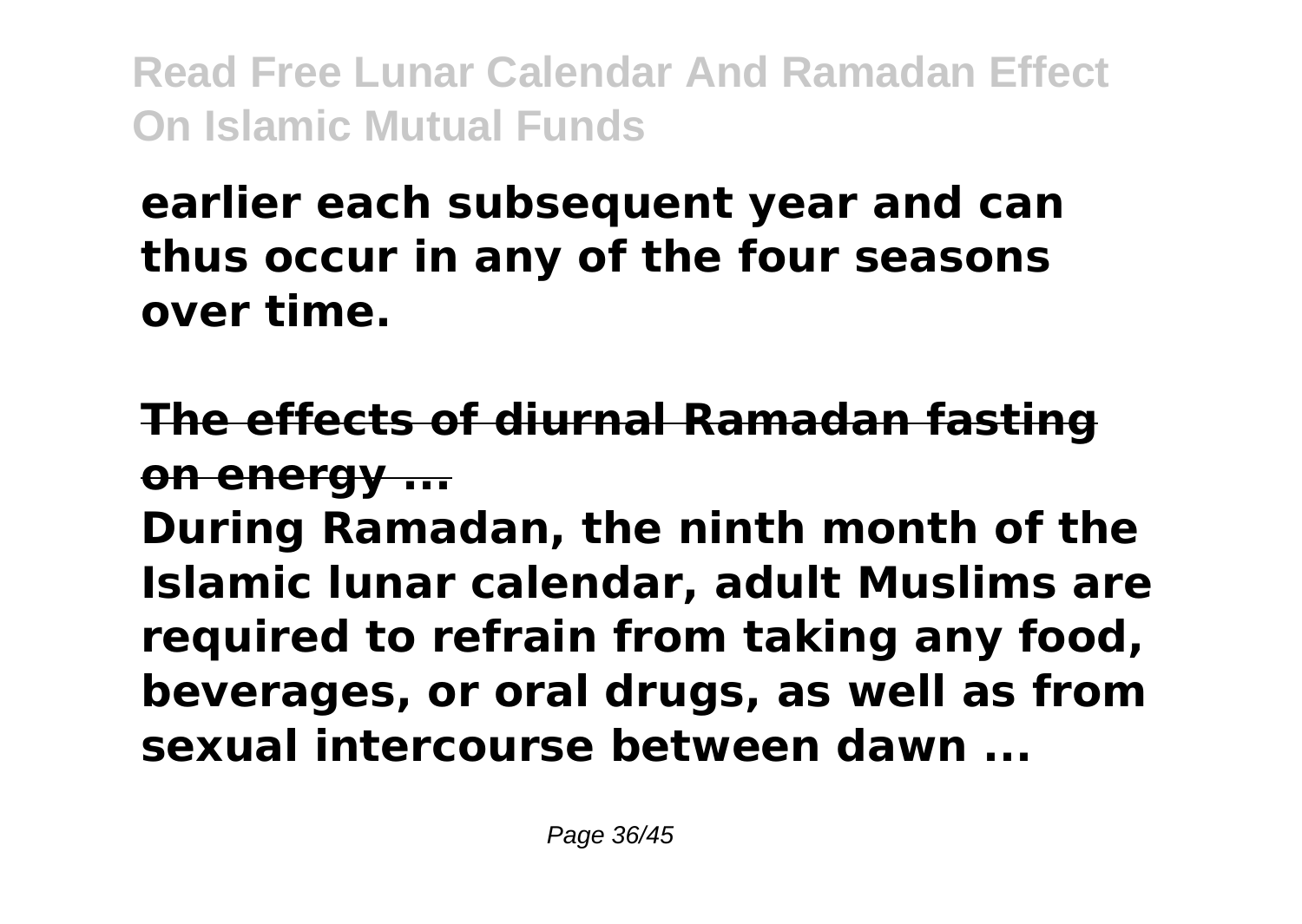### **Effects of fasting during Ramadan on seizure control and ...**

**As the Islamic calendar is based around the lunar cycle, the Holy month of Ramadan rotates by approximately ten days each year. This year, Ramadan is expected to begin on Thursday 23rd April 2020, depending on the sighting of the moon. Cardiff Ramadan Timetable 2020**

### **Cardiff Ramadan Timetable 2020 |**

Page 37/45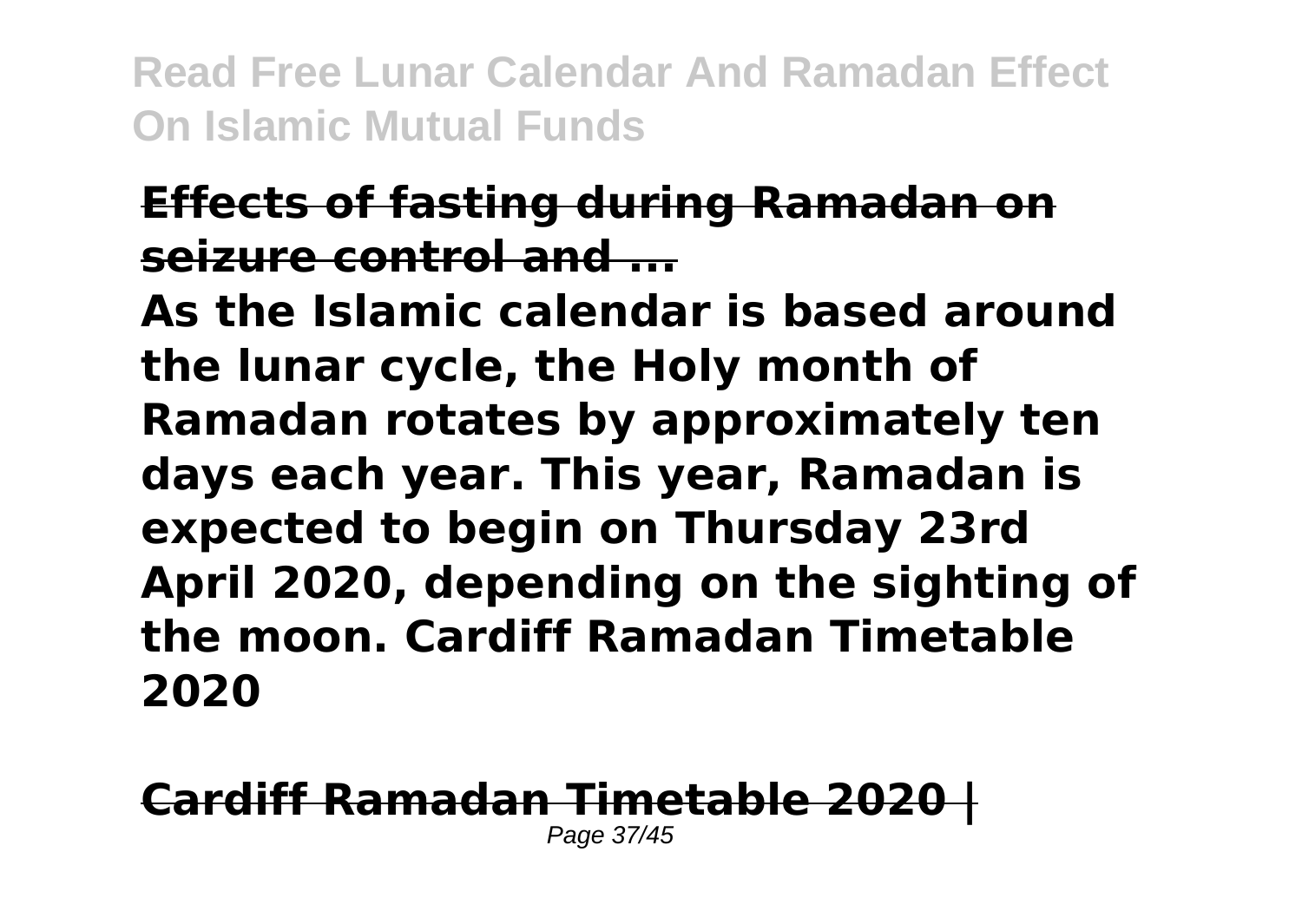### **Islamic Relief UK In 2020, the month of Ramadan began on the night of the 23rd day of April. Therefore, the first day of the month of Ramadan was the 24th of April, 2020. You must be wondering how Muslims know the Ramadhan season has started, right? Here is how they know: Ramadan period falls in the ninth month of the lunar calendar.**

# **Effects Of COVID-19 Pandemic On**

Page 38/45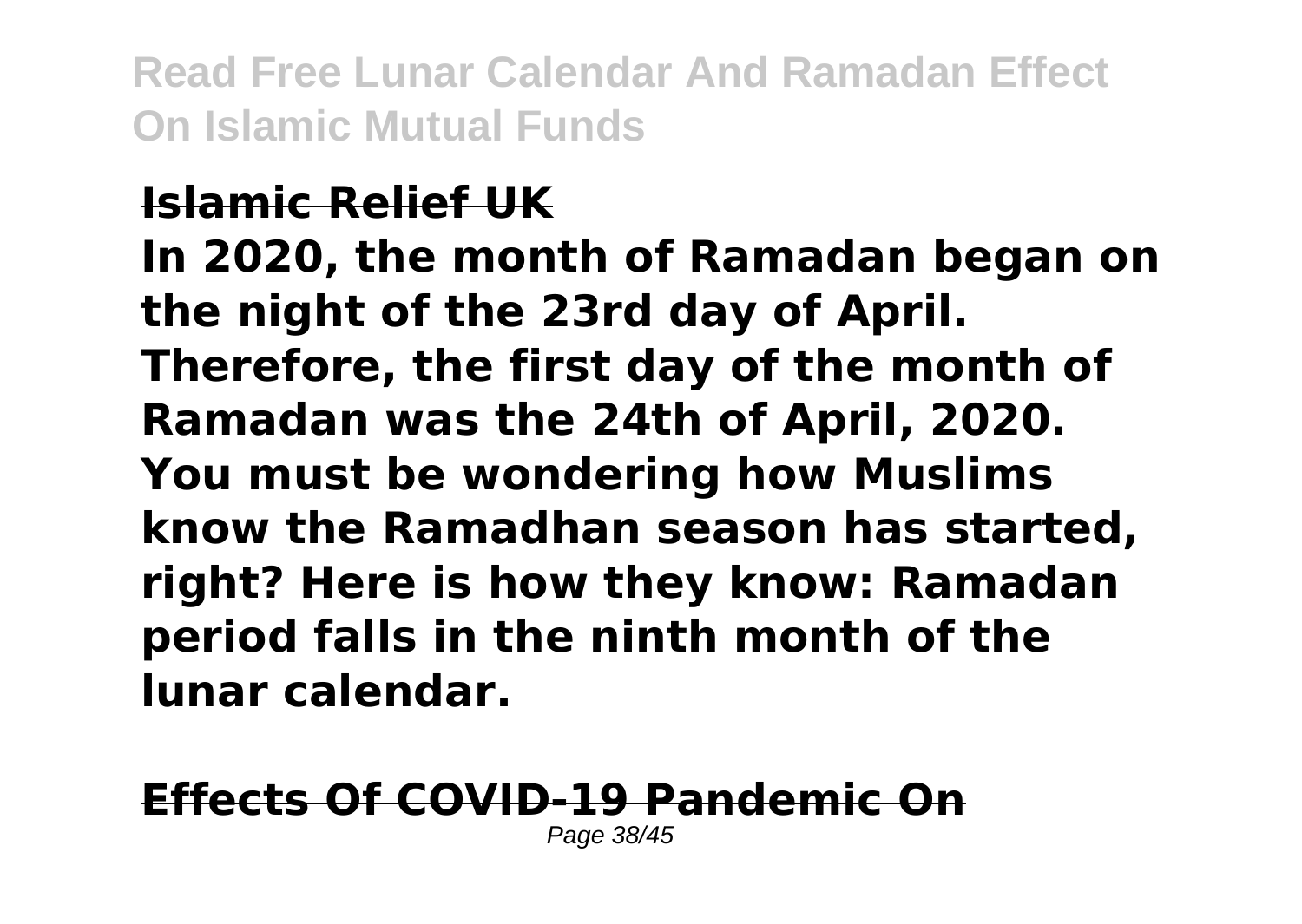### **Ramadan 2020 % - Browzy Five models are used starting from simple model of Islamic calendar effect to conditional risk model. Different models produce different result. A Ramadan effect is found common in all models. It...**

**(PDF) The Islamic calendar effect on Karachi stock market Penumbral Lunar Eclipse visible in New York on Jul 4 – Jul 5; Black Moon: Aug 18** Page 39/45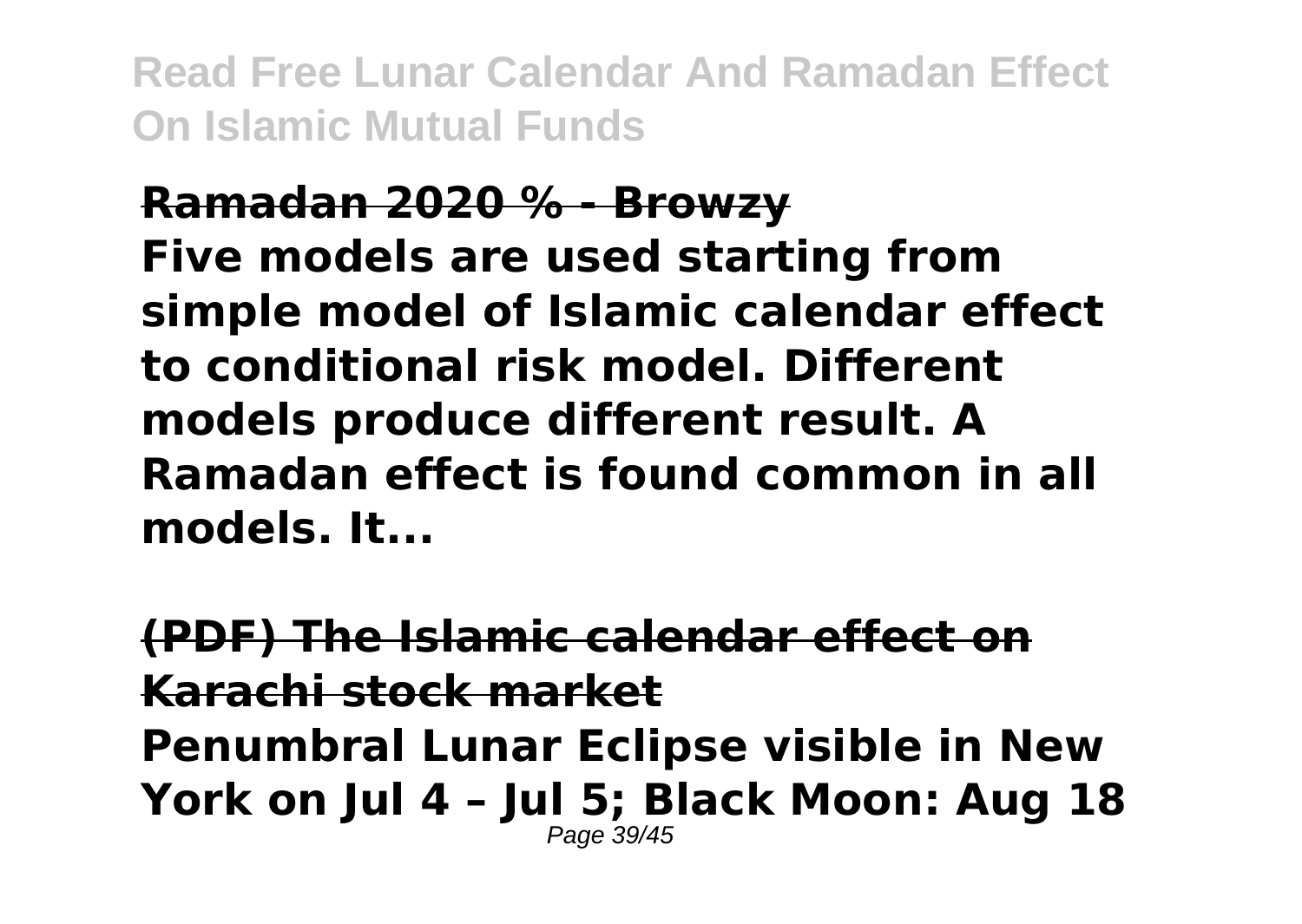**(third New Moon in a season with four New Moons) Micro Full Moon: Oct 1; Super New Moon: Oct 16; Micro Full Moon: Oct 31; Blue Moon: Oct 31 (second Full Moon in single calendar month) Super New Moon: Nov 15; Penumbral Lunar Eclipse visible in New York on Nov 30**

**Moon Phases 2020 – Lunar Calendar The Islamic calendar is a lunar calendar, consisting of 12 months of 354 or 355** Page 40/45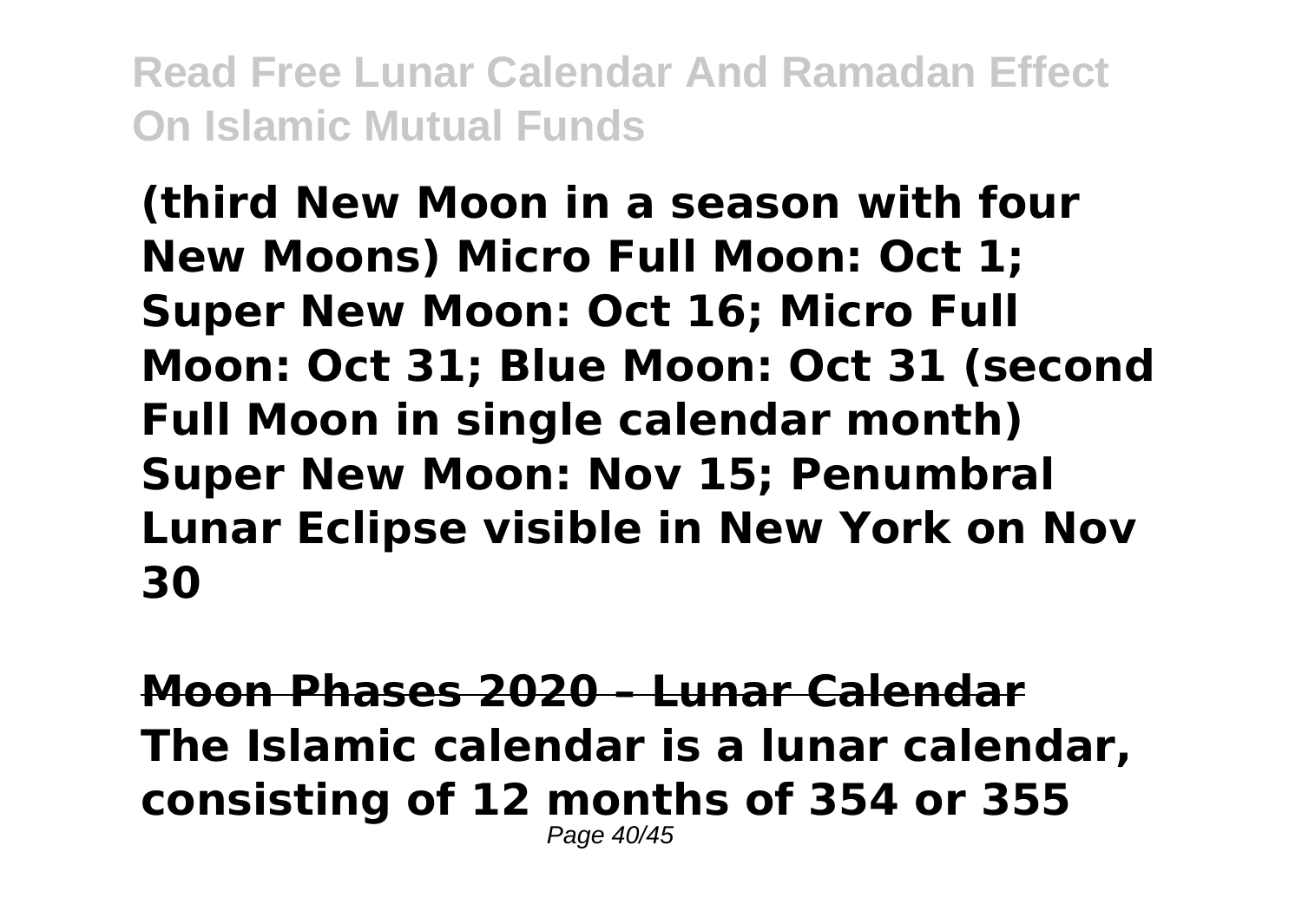**days. Purely based on moon phases it drift s 10 days annually and does not sync with the seasons. The year begins with the month of Muharram (1st Muharram being 21st September 2018) and the current year is 1440. It repeats the lunar cycle with the dates taking 33 years to cycle through before appearing again.**

**How the Islamic Calendar Counts Moon Phases & 2019 Ramadan ...** Page 41/45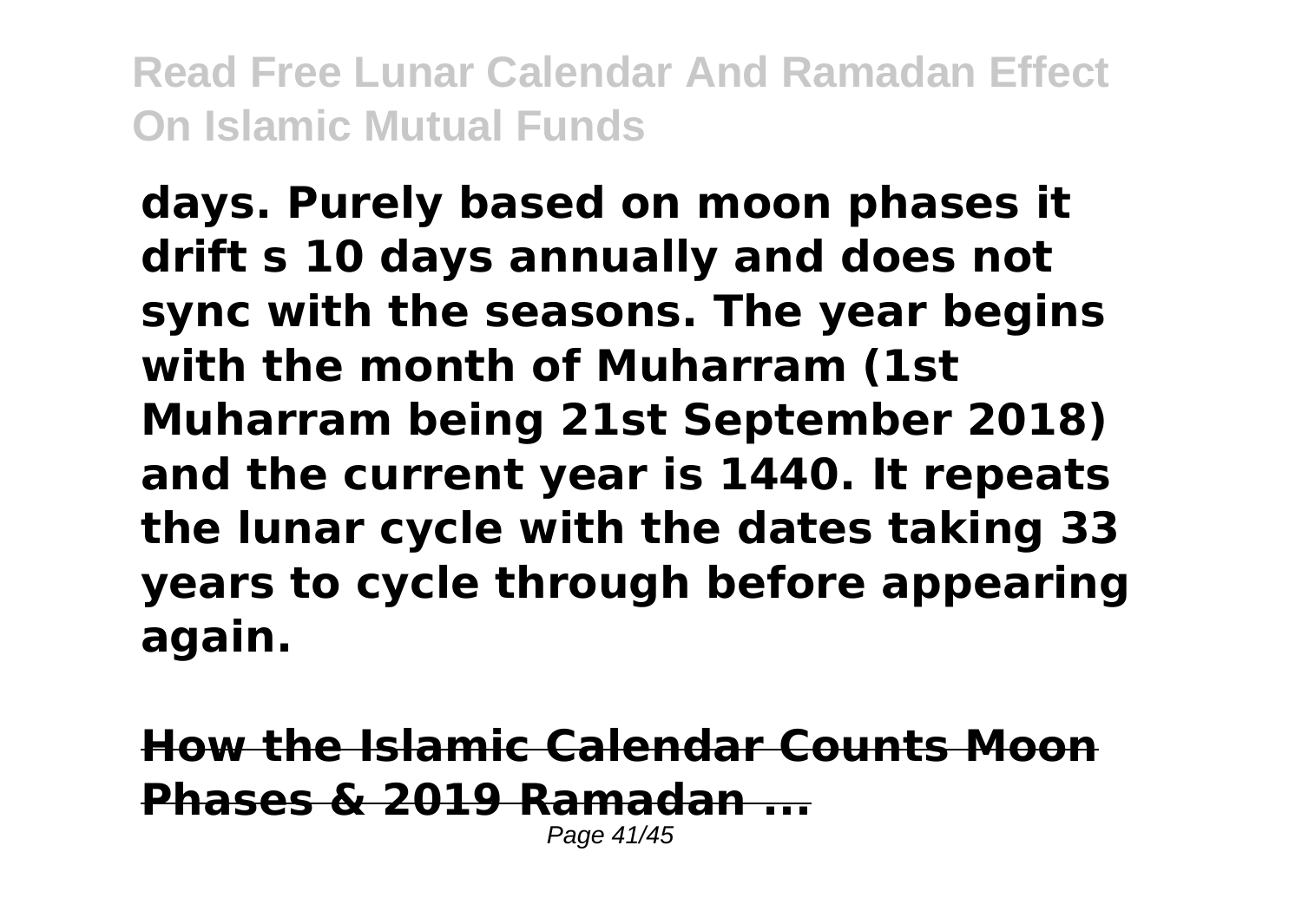**Abstract: We examine calendar anomalies in Gulf Cooperation Council (GCC) stock markets and document a Friday-type effect that occurs on the last trading day of the week and which we call "Wednesday effect", since Wednesday is the last day before the weekend in the leading market for the region. This effect, however, is more pronounced outside the month of Ramadan.**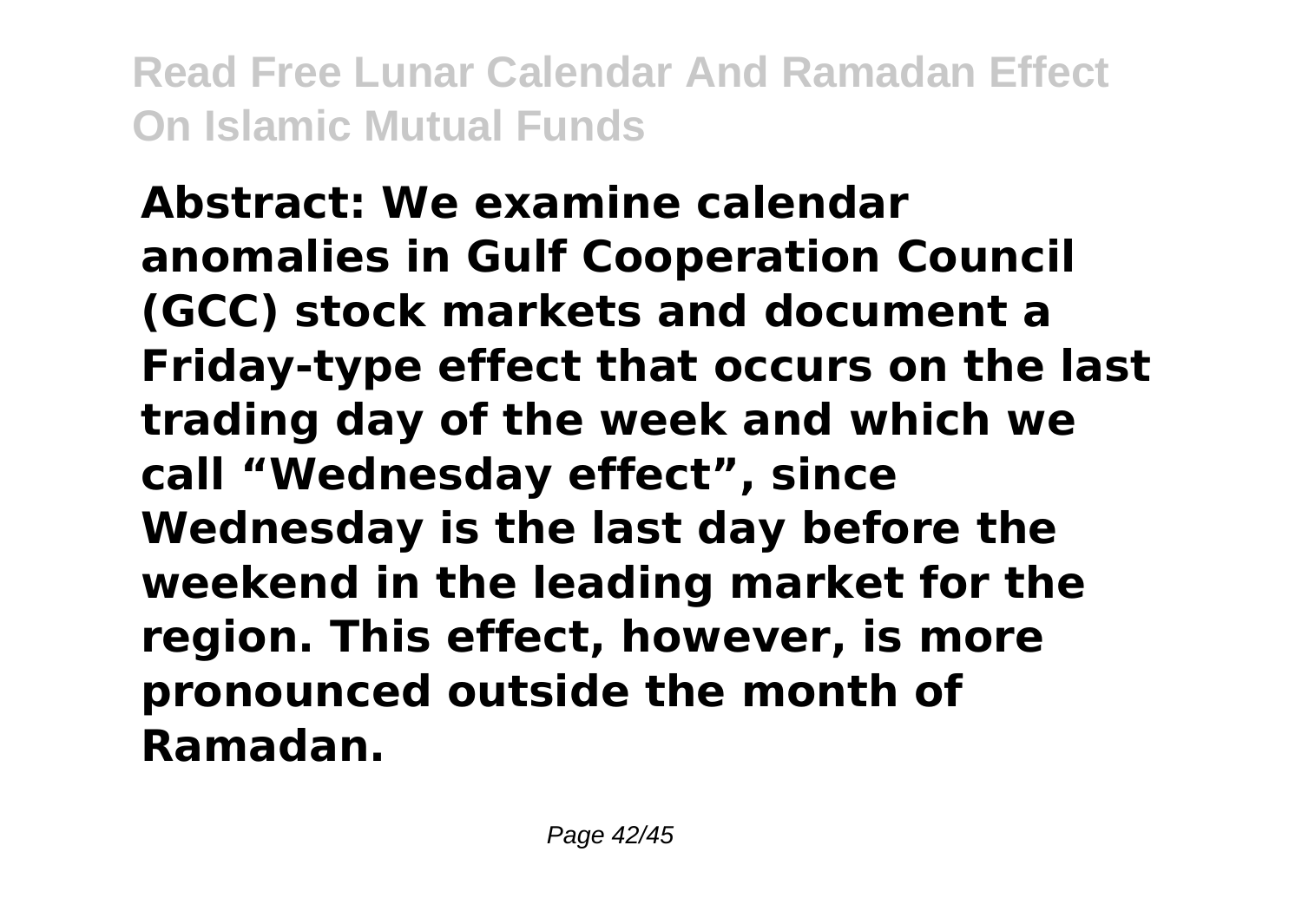**lunar | The UK Stock Market Almanac daylight throughout the lunar month. Since the Islamic calendar is lunar, the start of the Islamic year advances 11 days each year compared with the seasonal year; therefore, Ramadan occurs at different times of the seasonal year over a 33-year cycle (Sakr, 1975; Richards, 1998). This can result in the Ramadan fast being undertaken in markedly different**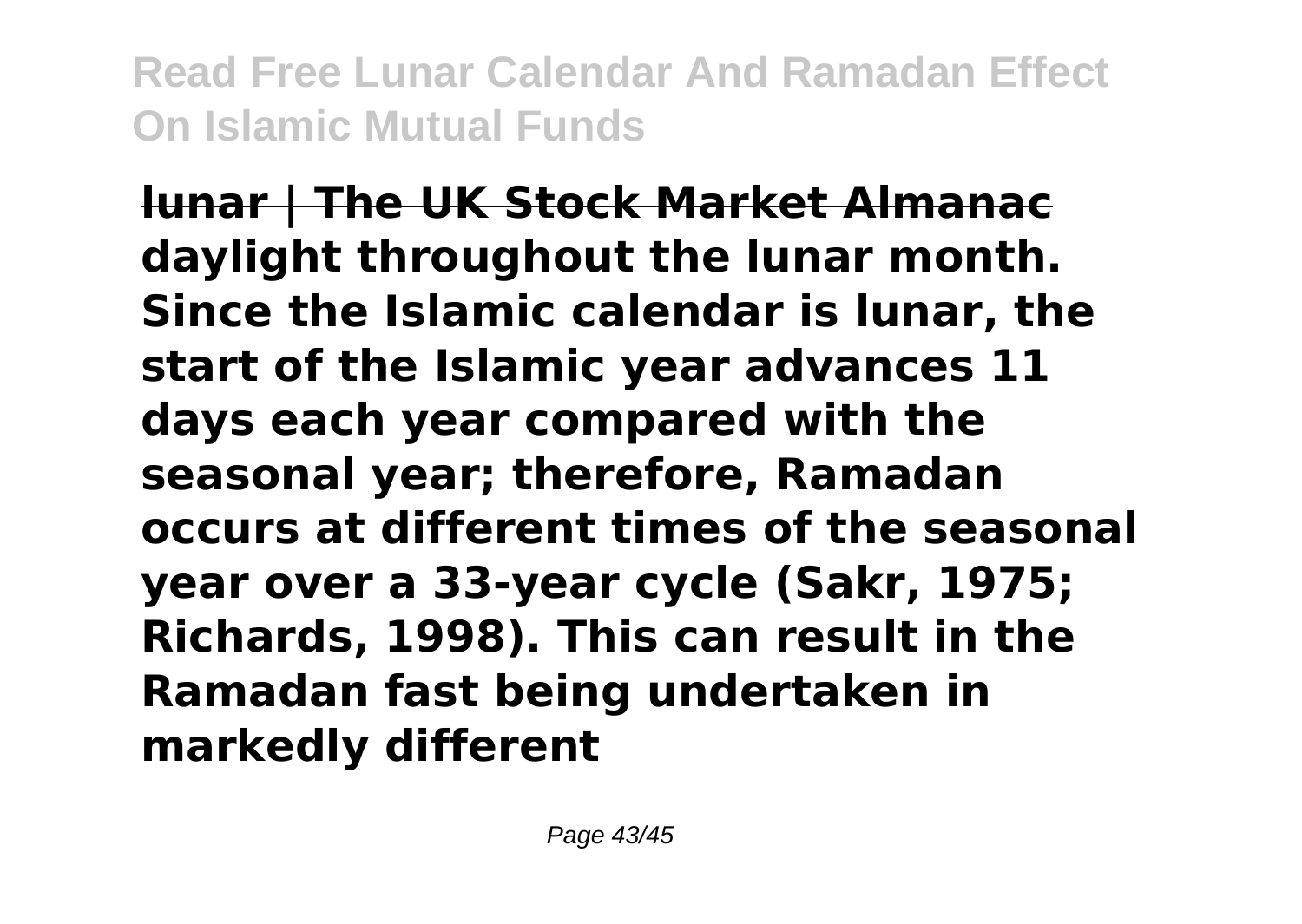### **ORIGINAL COMMUNICATION Effects on health of fluid ...**

**As the Islamic calendar is based around the lunar cycle, the Holy month of Ramadan rotates by approximately ten days each year. This year, Ramadan is expected to begin on Thursday 23rd April 2020, depending on the sighting of the moon.**

**Edinburgh Ramadan Timetable 2020 | Islamic Relief UK**

Page 44/45